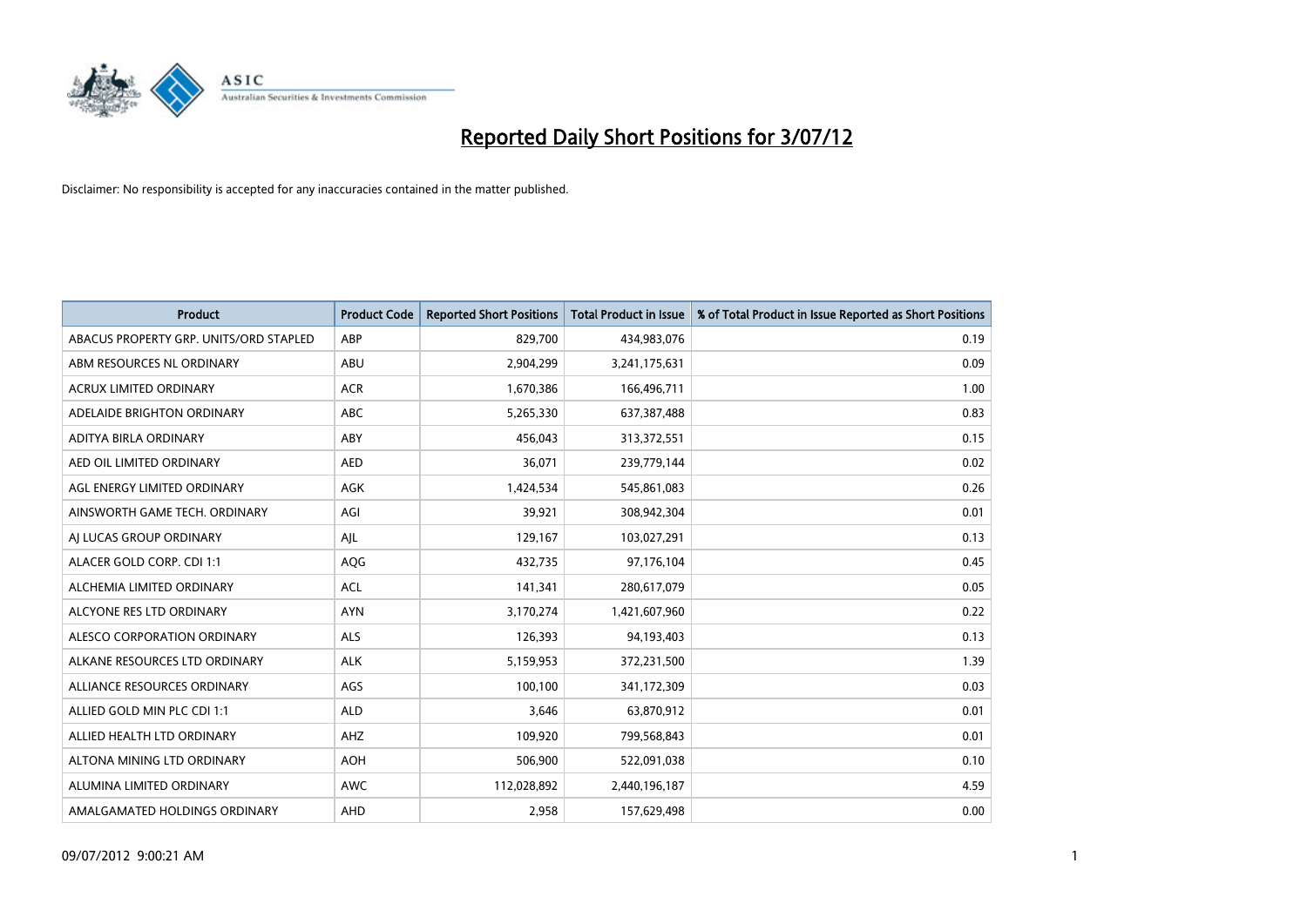

| <b>Product</b>                          | <b>Product Code</b> | <b>Reported Short Positions</b> | <b>Total Product in Issue</b> | % of Total Product in Issue Reported as Short Positions |
|-----------------------------------------|---------------------|---------------------------------|-------------------------------|---------------------------------------------------------|
| AMCOM TELECOMM. ORDINARY                | AMM                 | 110,907                         | 241,491,904                   | 0.05                                                    |
| AMCOR LIMITED ORDINARY                  | <b>AMC</b>          | 2,820,884                       | 1,206,684,923                 | 0.23                                                    |
| AMP LIMITED ORDINARY                    | AMP                 | 8,545,093                       | 2,894,931,180                 | 0.30                                                    |
| AMPELLA MINING ORDINARY                 | <b>AMX</b>          | 4,142,713                       | 240,600,493                   | 1.72                                                    |
| ANGLOGOLD ASHANTI CDI 5:1               | AGG                 |                                 | 89,207,765                    | 0.00                                                    |
| ANSELL LIMITED ORDINARY                 | <b>ANN</b>          | 1,512,278                       | 130,656,668                   | 1.16                                                    |
| ANTARES ENERGY LTD ORDINARY             | AZZ                 | 161,770                         | 259,950,000                   | 0.06                                                    |
| ANZ BANKING GRP LTD ORDINARY            | ANZ                 | 6,367,545                       | 2,679,690,754                 | 0.24                                                    |
| APA GROUP STAPLED SECURITIES            | <b>APA</b>          | 2,999,085                       | 644,485,583                   | 0.47                                                    |
| APN NEWS & MEDIA ORDINARY               | <b>APN</b>          | 14,135,639                      | 649,010,756                   | 2.18                                                    |
| AQUARIUS PLATINUM. ORDINARY             | <b>AOP</b>          | 14,787,446                      | 470,312,578                   | 3.14                                                    |
| AQUILA RESOURCES ORDINARY               | <b>AQA</b>          | 4,986,513                       | 411,804,442                   | 1.21                                                    |
| ARAFURA RESOURCE LTD ORDINARY           | ARU                 | 5,291,804                       | 396,004,144                   | 1.34                                                    |
| ARB CORPORATION ORDINARY                | ARP                 | 69,387                          | 72,481,302                    | 0.10                                                    |
| ARDENT LEISURE GROUP STAPLED SECURITIES | AAD                 | 1,187,620                       | 334,209,401                   | 0.36                                                    |
| ARISTOCRAT LEISURE ORDINARY             | ALL                 | 16,953,626                      | 550,502,889                   | 3.08                                                    |
| ARRIUM LTD ORDINARY                     | ARI                 | 6,325,410                       | 1,345,665,626                 | 0.47                                                    |
| ASCIANO LIMITED ORDINARY                | <b>AIO</b>          | 5,248,420                       | 975,385,664                   | 0.54                                                    |
| ASG GROUP LIMITED ORDINARY              | <b>ASZ</b>          | 271,510                         | 172,152,079                   | 0.16                                                    |
| ASPEN GROUP ORD/UNITS STAPLED           | APZ                 | 113,860                         | 600,507,326                   | 0.02                                                    |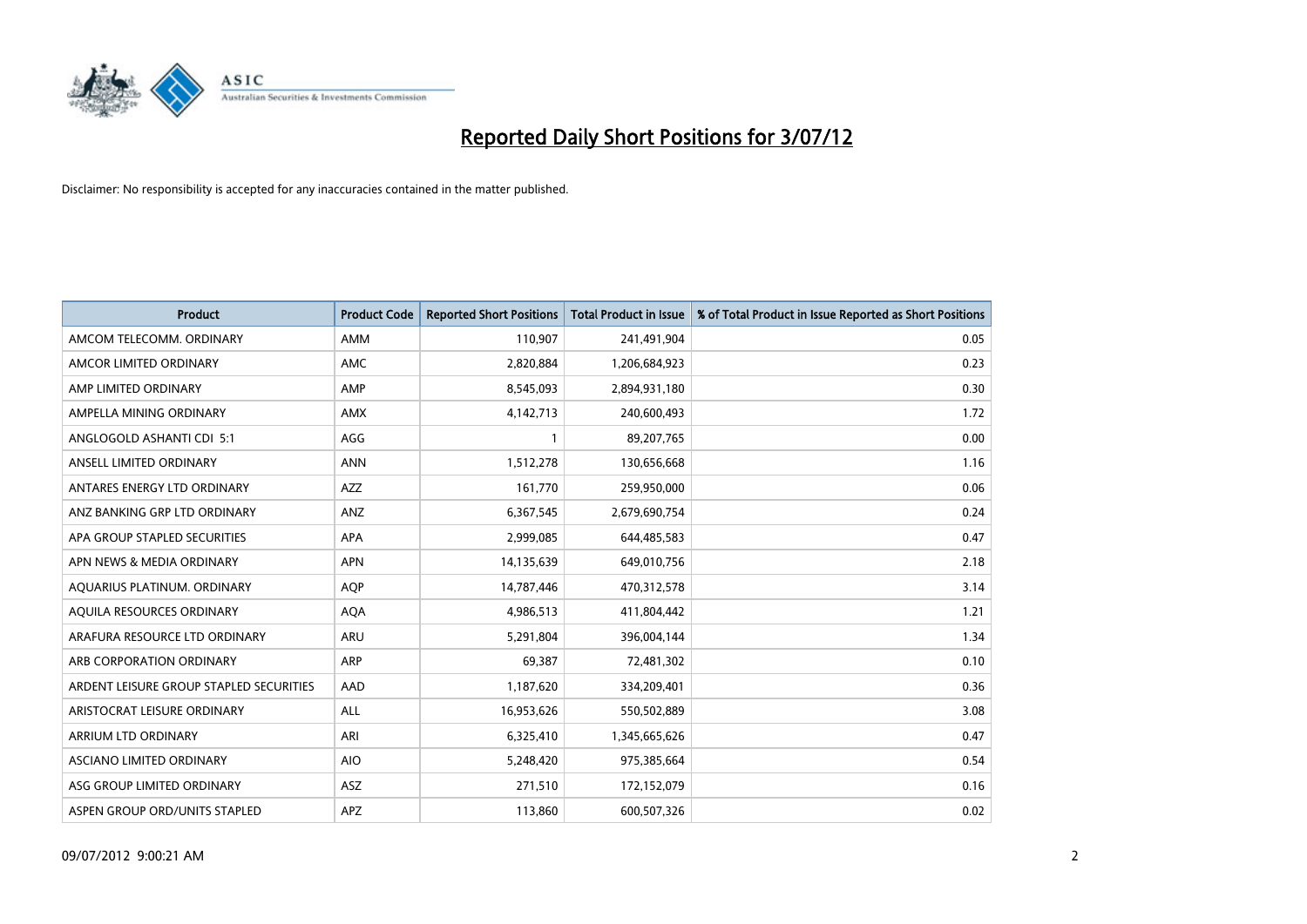

| <b>Product</b>                          | <b>Product Code</b> | <b>Reported Short Positions</b> | <b>Total Product in Issue</b> | % of Total Product in Issue Reported as Short Positions |
|-----------------------------------------|---------------------|---------------------------------|-------------------------------|---------------------------------------------------------|
| ASPIRE MINING LTD ORDINARY              | <b>AKM</b>          | 270,129                         | 620,594,556                   | 0.04                                                    |
| ASTRO JAP PROP GROUP STAPLED SECURITIES | AJA                 | 7,018                           | 58,445,002                    | 0.01                                                    |
| ASX LIMITED ORDINARY                    | <b>ASX</b>          | 3,391,669                       | 175,136,729                   | 1.94                                                    |
| ATLANTIC LIMITED ORDINARY               | ATI                 | 60,000                          | 143,393,703                   | 0.04                                                    |
| ATLAS IRON LIMITED ORDINARY             | AGO                 | 8,679,029                       | 904,580,993                   | 0.96                                                    |
| AUCKLAND INTERNATION ORDINARY           | AIA                 | 50,000                          | 1,322,564,489                 | 0.00                                                    |
| AURORA OIL & GAS ORDINARY               | <b>AUT</b>          | 6,788,108                       | 446,595,778                   | 1.52                                                    |
| AUSDRILL LIMITED ORDINARY               | <b>ASL</b>          | 1,788,055                       | 304,397,289                   | 0.59                                                    |
| AUSENCO LIMITED ORDINARY                | AAX                 | 444,874                         | 123,872,665                   | 0.36                                                    |
| <b>AUSTAL LIMITED ORDINARY</b>          | ASB                 | 194,622                         | 188,193,007                   | 0.10                                                    |
| AUSTBROKERS HOLDINGS ORDINARY           | <b>AUB</b>          | 120                             | 55,999,095                    | 0.00                                                    |
| AUSTIN ENGINEERING ORDINARY             | <b>ANG</b>          | 17,294                          | 72,314,403                    | 0.02                                                    |
| AUSTRALAND PROPERTY STAPLED SECURITY    | <b>ALZ</b>          | 123,101                         | 576,846,597                   | 0.02                                                    |
| AUSTRALIAN AGRICULT. ORDINARY           | AAC                 | 554,383                         | 312,905,085                   | 0.18                                                    |
| AUSTRALIAN INFRASTR, UNITS/ORDINARY     | <b>AIX</b>          | 11,541,307                      | 620,733,944                   | 1.86                                                    |
| AUSTRALIAN PHARM. ORDINARY              | API                 | 254,289                         | 488,115,883                   | 0.05                                                    |
| AUTOMOTIVE HOLDINGS ORDINARY            | AHE                 | 1,356                           | 260,579,682                   | 0.00                                                    |
| AVJENNINGS LIMITED ORDINARY             | AVI                 | 575,001                         | 274,588,694                   | 0.21                                                    |
| AWE LIMITED ORDINARY                    | <b>AWE</b>          | 1,494,107                       | 521,871,941                   | 0.29                                                    |
| AZIMUTH RES LTD ORDINARY                | <b>AZH</b>          | 1,447,075                       | 401,518,304                   | 0.36                                                    |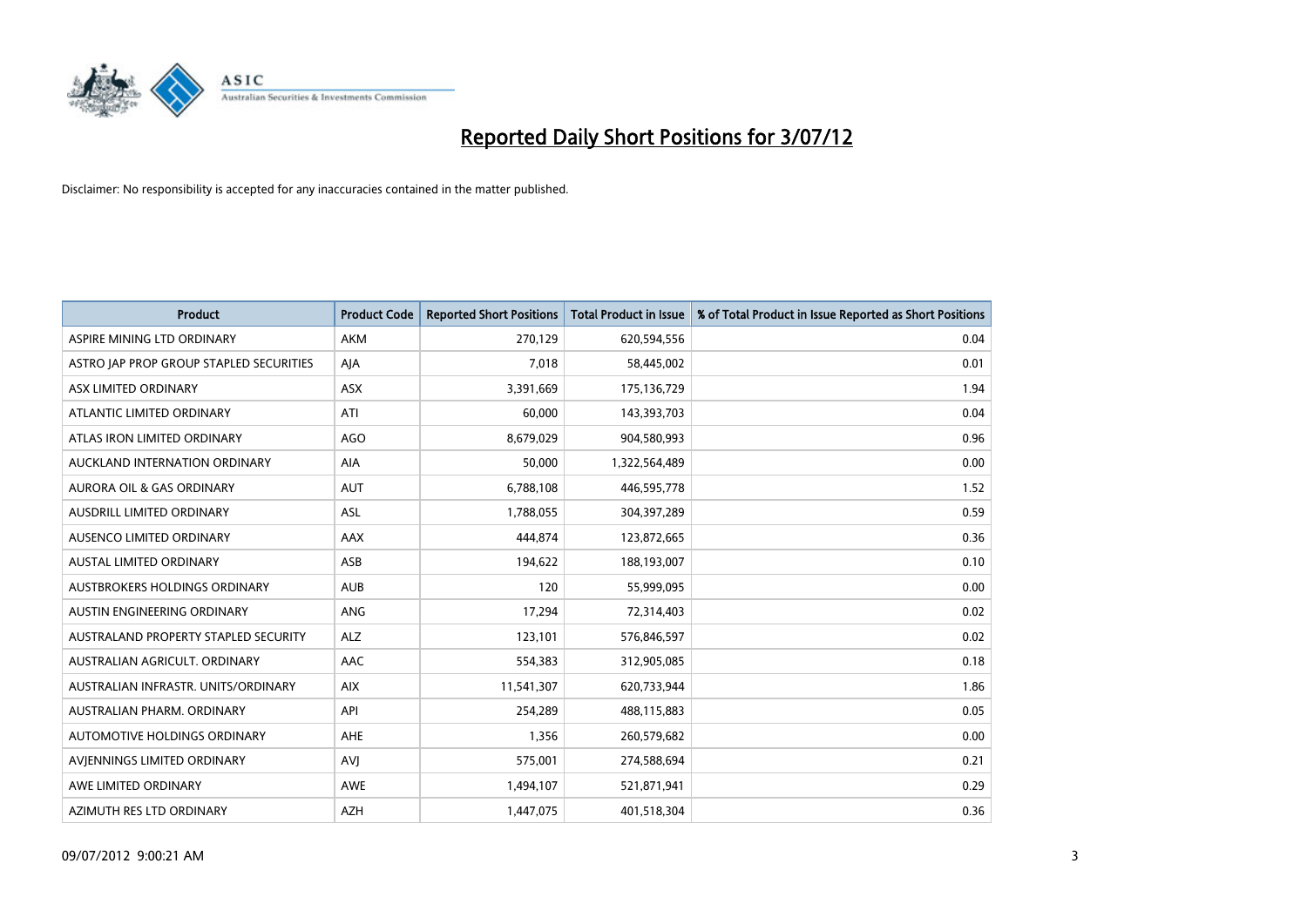

| <b>Product</b>                       | <b>Product Code</b> | <b>Reported Short Positions</b> | <b>Total Product in Issue</b> | % of Total Product in Issue Reported as Short Positions |
|--------------------------------------|---------------------|---------------------------------|-------------------------------|---------------------------------------------------------|
| AZUMAH RESOURCES ORDINARY            | <b>AZM</b>          | 743,919                         | 333,614,096                   | 0.22                                                    |
| BANDANNA ENERGY ORDINARY             | <b>BND</b>          | 3,516,945                       | 528,481,199                   | 0.67                                                    |
| BANK OF QUEENSLAND. ORDINARY         | <b>BOO</b>          | 9,373,622                       | 308,797,224                   | 3.04                                                    |
| <b>BASE RES LIMITED ORDINARY</b>     | <b>BSE</b>          | 727,920                         | 460,440,029                   | 0.16                                                    |
| <b>BATHURST RESOURCES ORDINARY</b>   | <b>BTU</b>          | 34,380,038                      | 695,747,997                   | 4.94                                                    |
| <b>BC IRON LIMITED ORDINARY</b>      | <b>BCI</b>          | 279,111                         | 103,861,000                   | 0.27                                                    |
| <b>BEACH ENERGY LIMITED ORDINARY</b> | <b>BPT</b>          | 25,416,069                      | 1,255,464,157                 | 2.02                                                    |
| BEADELL RESOURCE LTD ORDINARY        | <b>BDR</b>          | 11,953,176                      | 716,004,752                   | 1.67                                                    |
| BENDIGO AND ADELAIDE ORDINARY        | <b>BEN</b>          | 7,313,747                       | 396,604,957                   | 1.84                                                    |
| BERKELEY RESOURCES ORDINARY          | <b>BKY</b>          | 359,026                         | 179,298,273                   | 0.20                                                    |
| BETASHARES ASX RES ETF UNITS         | <b>ORE</b>          | 22,666                          | 4,220,217                     | 0.54                                                    |
| <b>BHP BILLITON LIMITED ORDINARY</b> | <b>BHP</b>          | 5,373,467                       | 3,211,691,105                 | 0.17                                                    |
| <b>BILLABONG ORDINARY</b>            | <b>BBG</b>          | 34,903,322                      | 410,969,573                   | 8.49                                                    |
| <b>BIOTA HOLDINGS ORDINARY</b>       | <b>BTA</b>          | 768,838                         | 182,350,316                   | 0.42                                                    |
| <b>BLACKTHORN RESOURCES ORDINARY</b> | <b>BTR</b>          | 73,946                          | 127,818,000                   | 0.06                                                    |
| BLUESCOPE STEEL LTD ORDINARY         | <b>BSL</b>          | 46,035,365                      | 3,349,185,247                 | 1.37                                                    |
| <b>BOART LONGYEAR ORDINARY</b>       | <b>BLY</b>          | 9,130,533                       | 461,163,412                   | 1.98                                                    |
| <b>BOOM LOGISTICS ORDINARY</b>       | <b>BOL</b>          | 626                             | 468,663,585                   | 0.00                                                    |
| BORAL LIMITED, ORDINARY              | <b>BLD</b>          | 39,892,395                      | 758,572,140                   | 5.26                                                    |
| <b>BRADKEN LIMITED ORDINARY</b>      | <b>BKN</b>          | 1,716,381                       | 168,629,376                   | 1.02                                                    |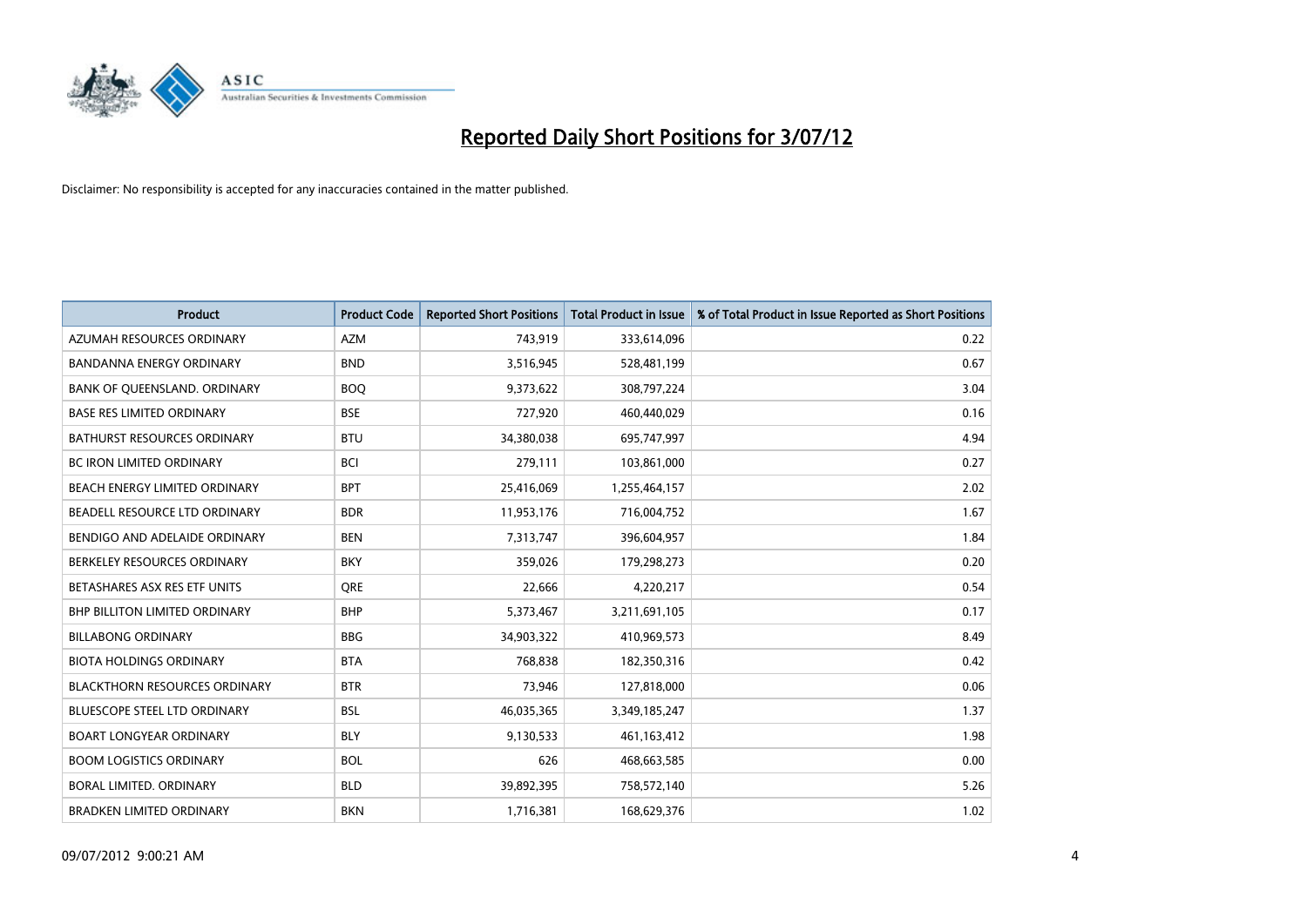

| <b>Product</b>                          | <b>Product Code</b> | <b>Reported Short Positions</b> | <b>Total Product in Issue</b> | % of Total Product in Issue Reported as Short Positions |
|-----------------------------------------|---------------------|---------------------------------|-------------------------------|---------------------------------------------------------|
| <b>BRAMBLES LIMITED DEFERRED</b>        | <b>BXBN</b>         | 9,290                           | 74,048,788                    | 0.01                                                    |
| <b>BRAMBLES LIMITED ORDINARY</b>        | <b>BXB</b>          | 3,432,226                       | 1,536,059,936                 | 0.22                                                    |
| BREVILLE GROUP LTD ORDINARY             | <b>BRG</b>          | 1,462                           | 130,095,322                   | 0.00                                                    |
| BRICKWORKS LIMITED ORDINARY             | <b>BKW</b>          | 13,703                          | 147,567,333                   | 0.01                                                    |
| BT INVESTMENT MNGMNT ORDINARY           | <b>BTT</b>          | 224,115                         | 267,906,977                   | 0.08                                                    |
| <b>BURU ENERGY ORDINARY</b>             | <b>BRU</b>          | 9,000,547                       | 251,007,144                   | 3.59                                                    |
| <b>BWP TRUST ORDINARY UNITS</b>         | <b>BWP</b>          | 1,125,822                       | 525,255,093                   | 0.21                                                    |
| CABCHARGE AUSTRALIA ORDINARY            | CAB                 | 2,861,842                       | 120,430,683                   | 2.38                                                    |
| CALTEX AUSTRALIA ORDINARY               | <b>CTX</b>          | 5,300,706                       | 270,000,000                   | 1.96                                                    |
| <b>CAMPBELL BROTHERS ORDINARY</b>       | <b>CPB</b>          | 861,733                         | 67,503,411                    | 1.28                                                    |
| CAPE LAMBERT RES LTD ORDINARY           | <b>CFE</b>          | 410,839                         | 689,108,792                   | 0.06                                                    |
| CARABELLA RES LTD ORDINARY              | <b>CLR</b>          | 378,713                         | 133,642,797                   | 0.28                                                    |
| <b>CARBON ENERGY ORDINARY</b>           | <b>CNX</b>          | 77,039                          | 773,949,722                   | 0.01                                                    |
| <b>CARDNO LIMITED ORDINARY</b>          | CDD                 | 829,368                         | 138,159,361                   | 0.60                                                    |
| CARNARVON PETROLEUM ORDINARY            | <b>CVN</b>          | 200,127                         | 694,644,634                   | 0.03                                                    |
| CARSALES.COM LTD ORDINARY               | <b>CRZ</b>          | 27,211,082                      | 233,689,223                   | 11.64                                                   |
| <b>CASH CONVERTERS ORDINARY</b>         | CCV                 | 31,671                          | 379,761,025                   | 0.01                                                    |
| CENTRO RETAIL AUST ORD/UNIT STAPLED SEC | <b>CRF</b>          | 22,991,682                      | 1,340,723,189                 | 1.71                                                    |
| <b>CERAMIC FUEL CELLS ORDINARY</b>      | CFU                 | 69,075                          | 1,366,298,863                 | 0.01                                                    |
| CFS RETAIL TRUST GRP STAPLED SECURITIES | <b>CFX</b>          | 70,283,076                      | 2,835,026,953                 | 2.48                                                    |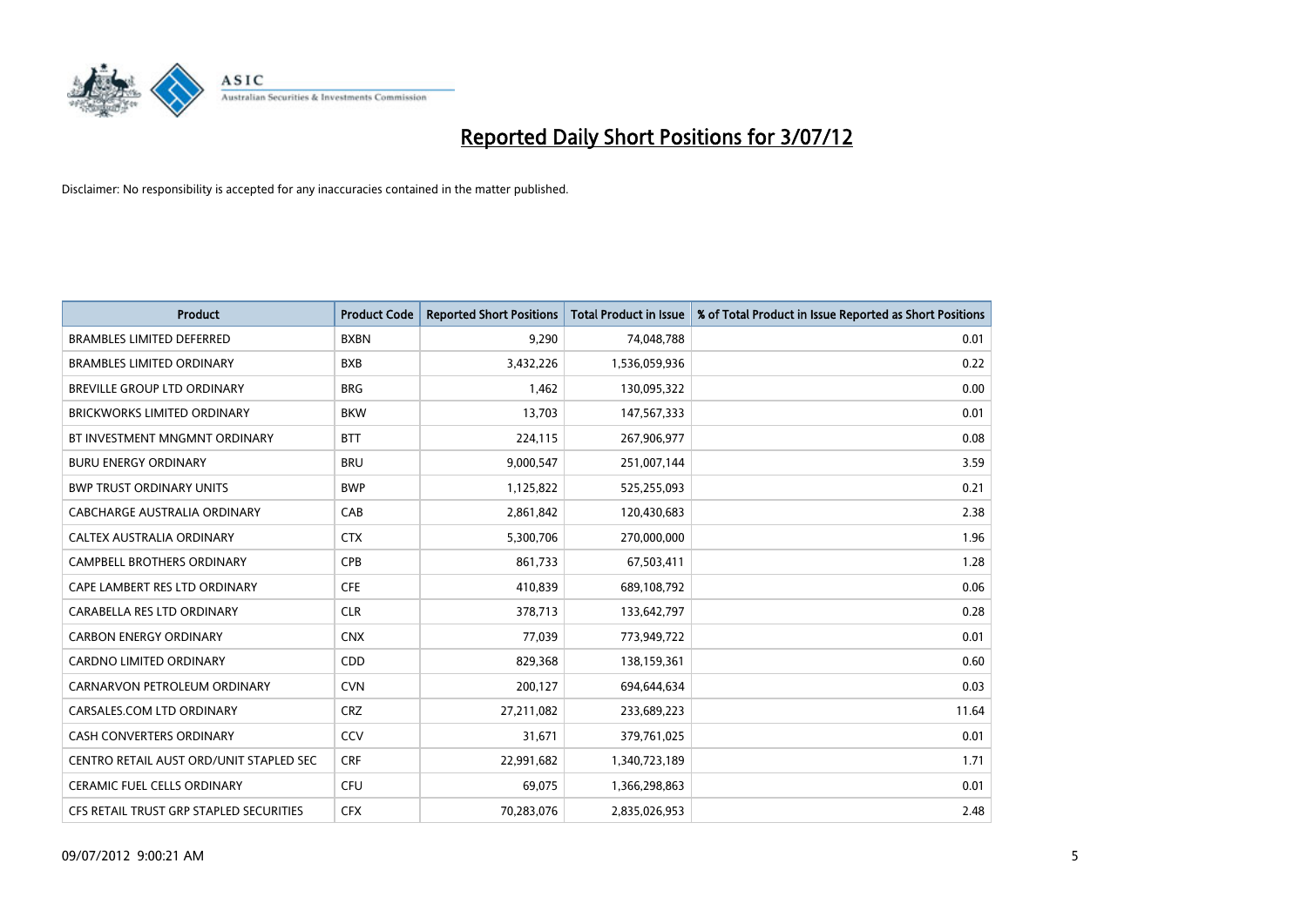

| <b>Product</b>                           | <b>Product Code</b> | <b>Reported Short Positions</b> | <b>Total Product in Issue</b> | % of Total Product in Issue Reported as Short Positions |
|------------------------------------------|---------------------|---------------------------------|-------------------------------|---------------------------------------------------------|
| <b>CGA MINING LIMITED ORDINARY</b>       | <b>CGX</b>          | 192,204                         | 337,725,726                   | 0.06                                                    |
| CHALLENGER DIV.PRO. STAPLED UNITS        | <b>CDI</b>          | 715,399                         | 860,977,302                   | 0.08                                                    |
| <b>CHALLENGER INFRAST, STAPLED UNITS</b> | <b>CIF</b>          | 380,996                         | 316,223,785                   | 0.12                                                    |
| CHALLENGER LIMITED ORDINARY              | <b>CGF</b>          | 11,884,333                      | 544,827,710                   | 2.18                                                    |
| CHARTER HALL GROUP STAPLED US PROHIBIT.  | CHC                 | 352,851                         | 296,846,225                   | 0.12                                                    |
| <b>CHARTER HALL RETAIL UNITS</b>         | <b>CQR</b>          | 730,135                         | 299,628,571                   | 0.24                                                    |
| <b>CHORUS LIMITED ORDINARY</b>           | <b>CNU</b>          | 1,062,686                       | 385,082,123                   | 0.28                                                    |
| CITIGOLD CORP LTD ORDINARY               | <b>CTO</b>          | 1,355,317                       | 1,238,622,051                 | 0.11                                                    |
| <b>CLOUGH LIMITED ORDINARY</b>           | <b>CLO</b>          | 193,961                         | 773,729,263                   | 0.03                                                    |
| <b>CNPR GRP UNITS/ORD STAPLED</b>        | <b>CNP</b>          | 2,537                           | 972,414,514                   | 0.00                                                    |
| COAL OF AFRICA LTD ORDINARY              | <b>CZA</b>          | 137,223                         | 666,323,828                   | 0.02                                                    |
| <b>COALSPUR MINES LTD ORDINARY</b>       | CPL                 | 10,369,690                      | 620,729,899                   | 1.67                                                    |
| COBAR CONSOLIDATED ORDINARY              | CCU                 | 304,493                         | 210,101,187                   | 0.14                                                    |
| COCA-COLA AMATIL ORDINARY                | <b>CCL</b>          | 7,005,579                       | 761,319,007                   | 0.92                                                    |
| <b>COCHLEAR LIMITED ORDINARY</b>         | COH                 | 5,272,228                       | 56,929,432                    | 9.26                                                    |
| COCKATOO COAL ORDINARY                   | <b>COK</b>          | 17,004,284                      | 1,016,746,908                 | 1.67                                                    |
| <b>COFFEY INTERNATIONAL ORDINARY</b>     | <b>COF</b>          | 272,023                         | 255,833,165                   | 0.11                                                    |
| <b>COKAL LTD ORDINARY</b>                | <b>CKA</b>          | 65,563                          | 411,046,892                   | 0.02                                                    |
| <b>COLLINS FOODS LTD ORDINARY</b>        | <b>CKF</b>          | 23,670                          | 93,000,003                    | 0.03                                                    |
| COMMONWEALTH BANK, ORDINARY              | <b>CBA</b>          | 30,304,278                      | 1,592,154,780                 | 1.90                                                    |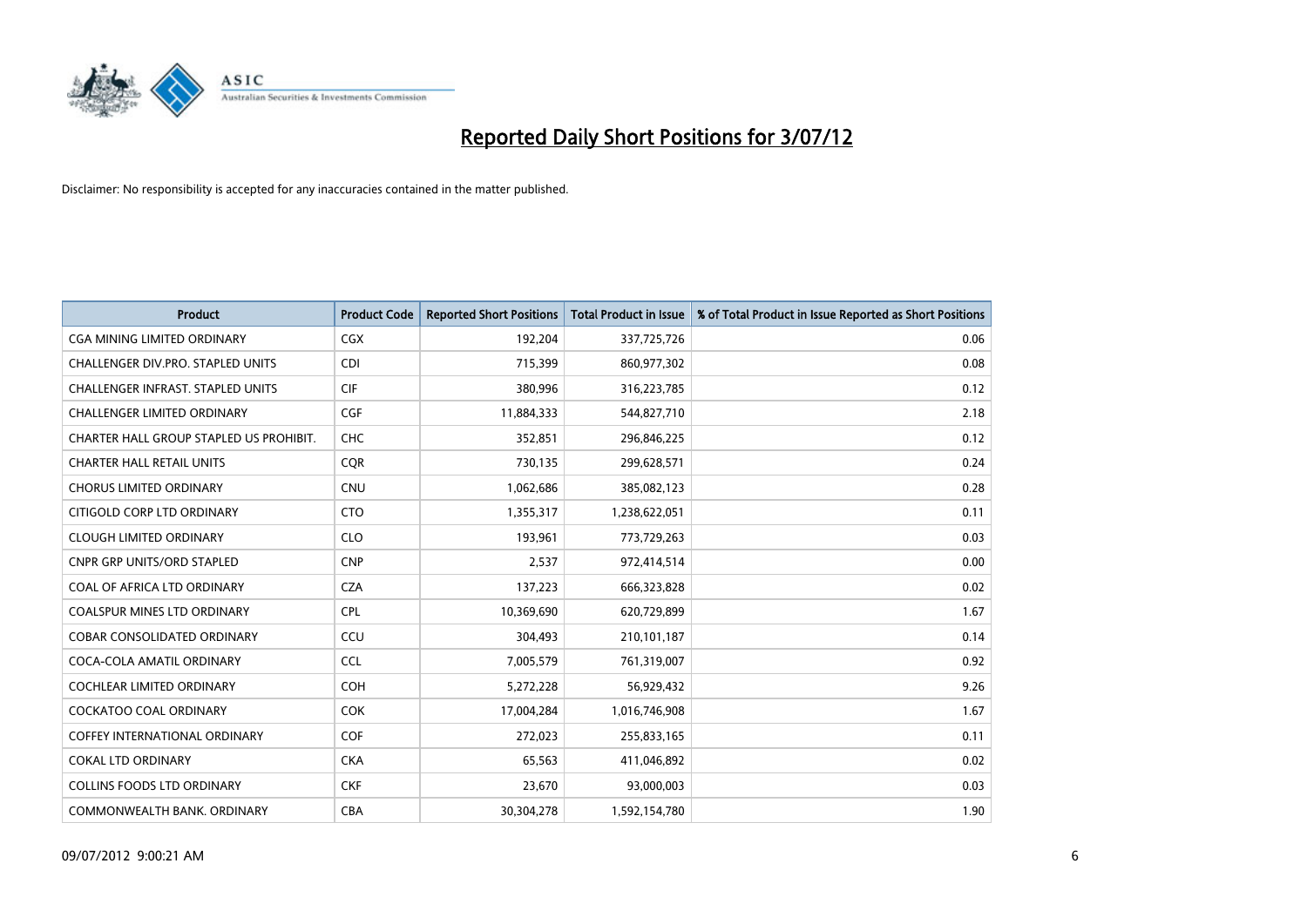

| <b>Product</b>                          | <b>Product Code</b> | <b>Reported Short Positions</b> | <b>Total Product in Issue</b> | % of Total Product in Issue Reported as Short Positions |
|-----------------------------------------|---------------------|---------------------------------|-------------------------------|---------------------------------------------------------|
| <b>COMMONWEALTH PROP ORDINARY UNITS</b> | <b>CPA</b>          | 46,402,366                      | 2,347,003,413                 | 1.98                                                    |
| <b>COMPASS RESOURCES ORDINARY</b>       | <b>CMR</b>          | 7,472                           | 1,403,744,100                 | 0.00                                                    |
| <b>COMPUTERSHARE LTD ORDINARY</b>       | <b>CPU</b>          | 4,893,010                       | 555,664,059                   | 0.88                                                    |
| CONSOLIDATED MEDIA. ORDINARY            | <b>CMI</b>          | 1,142,588                       | 561,834,996                   | 0.20                                                    |
| CONTINENTAL COAL LTD ORDINARY           | <b>CCC</b>          | 994                             | 430,742,398                   | 0.00                                                    |
| <b>COOPER ENERGY LTD ORDINARY</b>       | COE                 | 89,002                          | 327,329,050                   | 0.03                                                    |
| <b>CREDIT CORP GROUP ORDINARY</b>       | <b>CCP</b>          | 15,355                          | 45,571,114                    | 0.03                                                    |
| <b>CROMWELL PROP STAPLED SECURITIES</b> | <b>CMW</b>          | 4,029                           | 1,169,688,943                 | 0.00                                                    |
| <b>CROWN LIMITED ORDINARY</b>           | <b>CWN</b>          | 3,460,337                       | 728,394,185                   | 0.48                                                    |
| <b>CSG LIMITED ORDINARY</b>             | CSV                 | 782,201                         | 282,567,499                   | 0.28                                                    |
| <b>CSL LIMITED ORDINARY</b>             | <b>CSL</b>          | 3,062,329                       | 509,214,861                   | 0.60                                                    |
| <b>CSR LIMITED ORDINARY</b>             | <b>CSR</b>          | 31,311,564                      | 506,000,315                   | 6.19                                                    |
| <b>CUDECO LIMITED ORDINARY</b>          | CDU                 | 5,348,659                       | 189, 185, 878                 | 2.83                                                    |
| <b>CUE ENERGY RESOURCE ORDINARY</b>     | <b>CUE</b>          | 24,777                          | 698,119,720                   | 0.00                                                    |
| <b>CUSTOMERS LIMITED ORDINARY</b>       | <b>CUS</b>          | 400,000                         | 136,280,822                   | 0.29                                                    |
| DART ENERGY LTD ORDINARY                | <b>DTE</b>          | 21,310,293                      | 769,169,324                   | 2.77                                                    |
| DAVID JONES LIMITED ORDINARY            | <b>DJS</b>          | 40,767,847                      | 528,655,600                   | 7.71                                                    |
| <b>DECMIL GROUP LIMITED ORDINARY</b>    | <b>DCG</b>          | 275,117                         | 167, 117, 757                 | 0.16                                                    |
| DEEP YELLOW LIMITED ORDINARY            | <b>DYL</b>          | 100,000                         | 1,128,736,403                 | 0.01                                                    |
| DEXUS PROPERTY GROUP STAPLED UNITS      | <b>DXS</b>          | 85,656,498                      | 4,839,024,176                 | 1.77                                                    |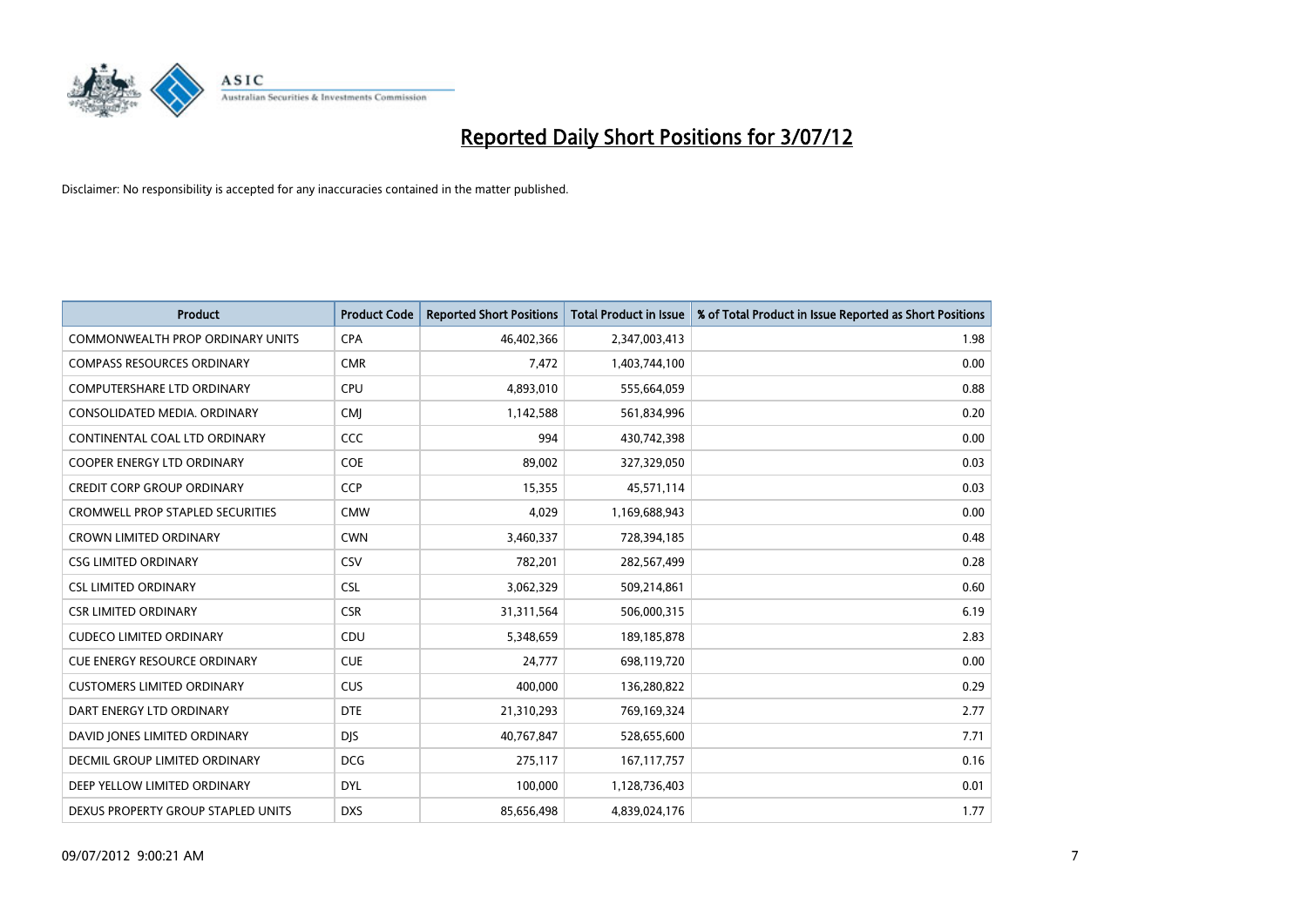

| <b>Product</b>                       | <b>Product Code</b> | <b>Reported Short Positions</b> | <b>Total Product in Issue</b> | % of Total Product in Issue Reported as Short Positions |
|--------------------------------------|---------------------|---------------------------------|-------------------------------|---------------------------------------------------------|
| DISCOVERY METALS LTD ORDINARY        | <b>DML</b>          | 15,299,011                      | 442,128,231                   | 3.46                                                    |
| DOMINO PIZZA ENTERPR ORDINARY        | <b>DMP</b>          | 327,716                         | 69,899,674                    | 0.47                                                    |
| DORAY MINERALS LTD ORDINARY          | <b>DRM</b>          | 19,537                          | 81,312,275                    | 0.02                                                    |
| DOWNER EDI LIMITED ORDINARY          | <b>DOW</b>          | 1,756,370                       | 429,100,296                   | 0.41                                                    |
| DRILLSEARCH ENERGY ORDINARY          | <b>DLS</b>          | 4,131,181                       | 337,449,196                   | 1.22                                                    |
| DUET GROUP STAPLED US PROHIBIT.      | <b>DUE</b>          | 3,904,574                       | 1,109,831,386                 | 0.35                                                    |
| DULUXGROUP LIMITED ORDINARY          | <b>DLX</b>          | 9,436,642                       | 368,984,902                   | 2.56                                                    |
| <b>DWS LTD ORDINARY</b>              | <b>DWS</b>          | 2,350                           | 132,362,763                   | 0.00                                                    |
| ECHO ENTERTAINMENT ORDINARY          | <b>EGP</b>          | 32,085,695                      | 767,633,686                   | 4.18                                                    |
| <b>ELDERS LIMITED ORDINARY</b>       | <b>ELD</b>          | 16, 164, 167                    | 448,598,480                   | 3.60                                                    |
| ELDORADO GOLD CORP CDI 1:1           | EAU                 | 45,410                          | 7,028,874                     | 0.65                                                    |
| ELEMENTAL MINERALS ORDINARY          | <b>ELM</b>          | 444,231                         | 243,614,280                   | 0.18                                                    |
| ELEMENTOS LIMITED ORDINARY           | <b>ELT</b>          | 16                              | 82,383,526                    | 0.00                                                    |
| <b>EMECO HOLDINGS ORDINARY</b>       | <b>EHL</b>          | 3,529,351                       | 631,237,586                   | 0.56                                                    |
| <b>ENDEAVOUR MIN CORP CDI 1:1</b>    | <b>EVR</b>          | 26,037                          | 117,438,458                   | 0.02                                                    |
| <b>ENERGY RESOURCES ORDINARY 'A'</b> | <b>ERA</b>          | 11,169,083                      | 517,725,062                   | 2.16                                                    |
| <b>ENERGY WORLD CORPOR, ORDINARY</b> | <b>EWC</b>          | 12,017,227                      | 1,734,166,672                 | 0.69                                                    |
| ENTEK ENERGY LTD ORDINARY            | ETE                 | 71,498                          | 510,657,387                   | 0.01                                                    |
| <b>ENVESTRA LIMITED ORDINARY</b>     | <b>ENV</b>          | 12,285,770                      | 1,572,392,111                 | 0.78                                                    |
| EQUATORIAL RES LTD ORDINARY          | <b>EQX</b>          | 123,917                         | 117,235,353                   | 0.11                                                    |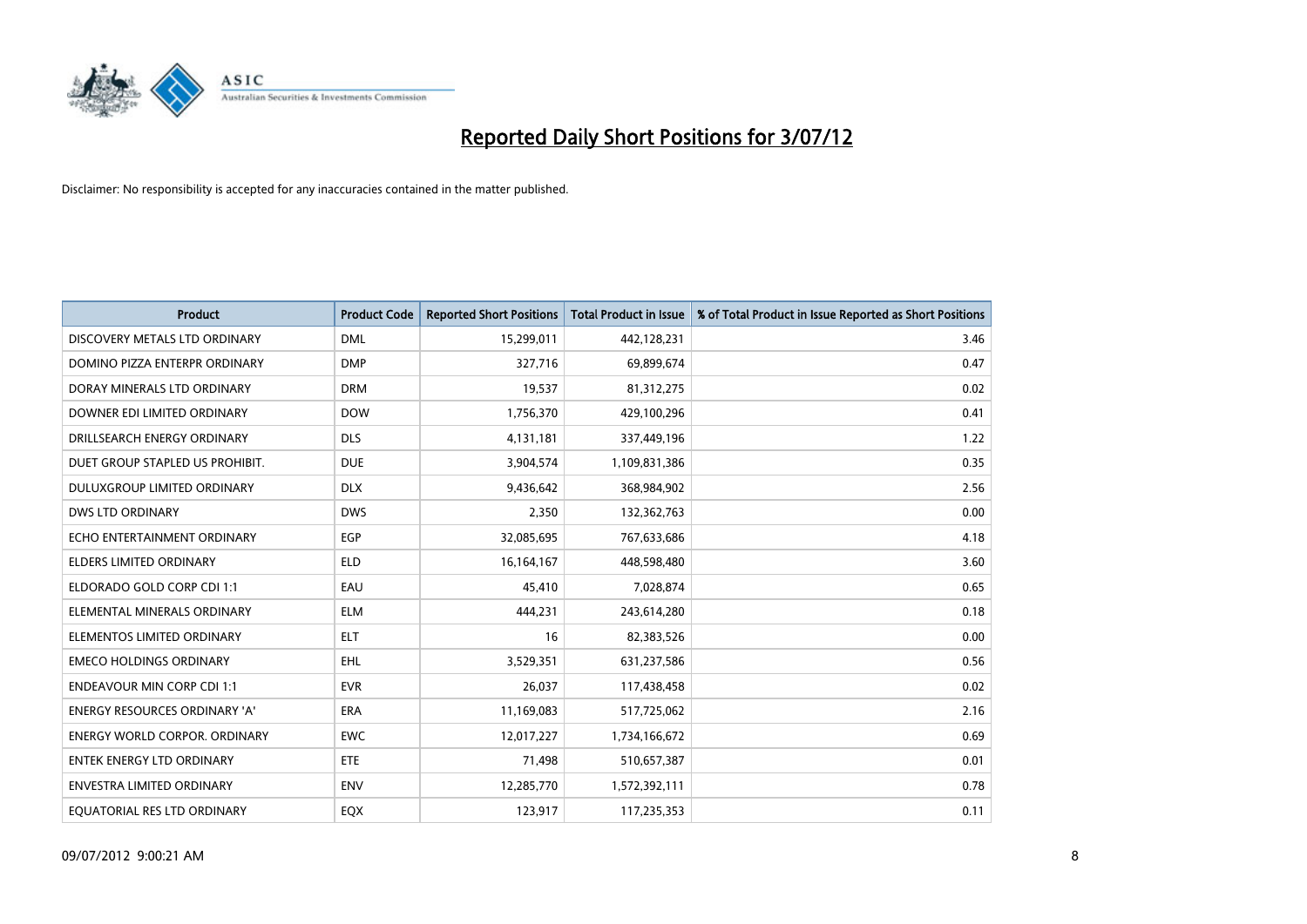

| <b>Product</b>                        | <b>Product Code</b> | <b>Reported Short Positions</b> | <b>Total Product in Issue</b> | % of Total Product in Issue Reported as Short Positions |
|---------------------------------------|---------------------|---------------------------------|-------------------------------|---------------------------------------------------------|
| EUREKA ENERGY LTD ORDINARY            | <b>EKA</b>          | 1,250,000                       | 237,764,050                   | 0.53                                                    |
| EVOLUTION MINING LTD ORDINARY         | <b>EVN</b>          | 2,022,213                       | 707,105,713                   | 0.29                                                    |
| EXCO RESOURCES LTD ORDINARY           | <b>EXS</b>          | 50,060                          | 356,044,187                   | 0.01                                                    |
| FAIRFAX MEDIA LTD ORDINARY            | <b>FXI</b>          | 304,549,013                     | 2,351,955,725                 | 12.95                                                   |
| <b>FAR LTD ORDINARY</b>               | <b>FAR</b>          | 21,769,169                      | 2,499,846,742                 | 0.87                                                    |
| FISHER & PAYKEL H. ORDINARY           | <b>FPH</b>          | 5,000                           | 530,053,399                   | 0.00                                                    |
| FKP PROPERTY GROUP STAPLED SECURITIES | <b>FKP</b>          | 34,101,863                      | 1,212,083,417                 | 2.81                                                    |
| FLEETWOOD CORP ORDINARY               | <b>FWD</b>          | 104,224                         | 59,217,793                    | 0.18                                                    |
| FLETCHER BUILDING ORDINARY            | <b>FBU</b>          | 8,789,405                       | 682,866,936                   | 1.29                                                    |
| FLEXIGROUP LIMITED ORDINARY           | <b>FXL</b>          | 24,307                          | 282,113,791                   | 0.01                                                    |
| <b>FLIGHT CENTRE ORDINARY</b>         | <b>FLT</b>          | 12,596,992                      | 100,039,833                   | 12.59                                                   |
| <b>FLINDERS MINES LTD ORDINARY</b>    | <b>FMS</b>          | 841,148                         | 1,821,300,404                 | 0.05                                                    |
| <b>FOCUS MINERALS LTD ORDINARY</b>    | <b>FML</b>          | 269,761                         | 4,320,773,701                 | 0.01                                                    |
| <b>FORGE GROUP LIMITED ORDINARY</b>   | FGE                 | 355,923                         | 86,169,014                    | 0.41                                                    |
| <b>FORTESCUE METALS GRP ORDINARY</b>  | <b>FMG</b>          | 169,131,792                     | 3,113,798,659                 | 5.43                                                    |
| <b>G.U.D. HOLDINGS ORDINARY</b>       | <b>GUD</b>          | 1,030,695                       | 70,803,455                    | 1.46                                                    |
| <b>G8 EDUCATION LIMITED ORDINARY</b>  | <b>GEM</b>          |                                 | 203,770,273                   | 0.00                                                    |
| <b>GALAXY RESOURCES ORDINARY</b>      | GXY                 | 6,189,534                       | 364,425,203                   | 1.70                                                    |
| <b>GENETIC TECHNOLOGIES ORDINARY</b>  | GTG                 | 363,000                         | 464,771,819                   | 0.08                                                    |
| <b>GEODYNAMICS LIMITED ORDINARY</b>   | GDY                 | 850                             | 406,452,608                   | 0.00                                                    |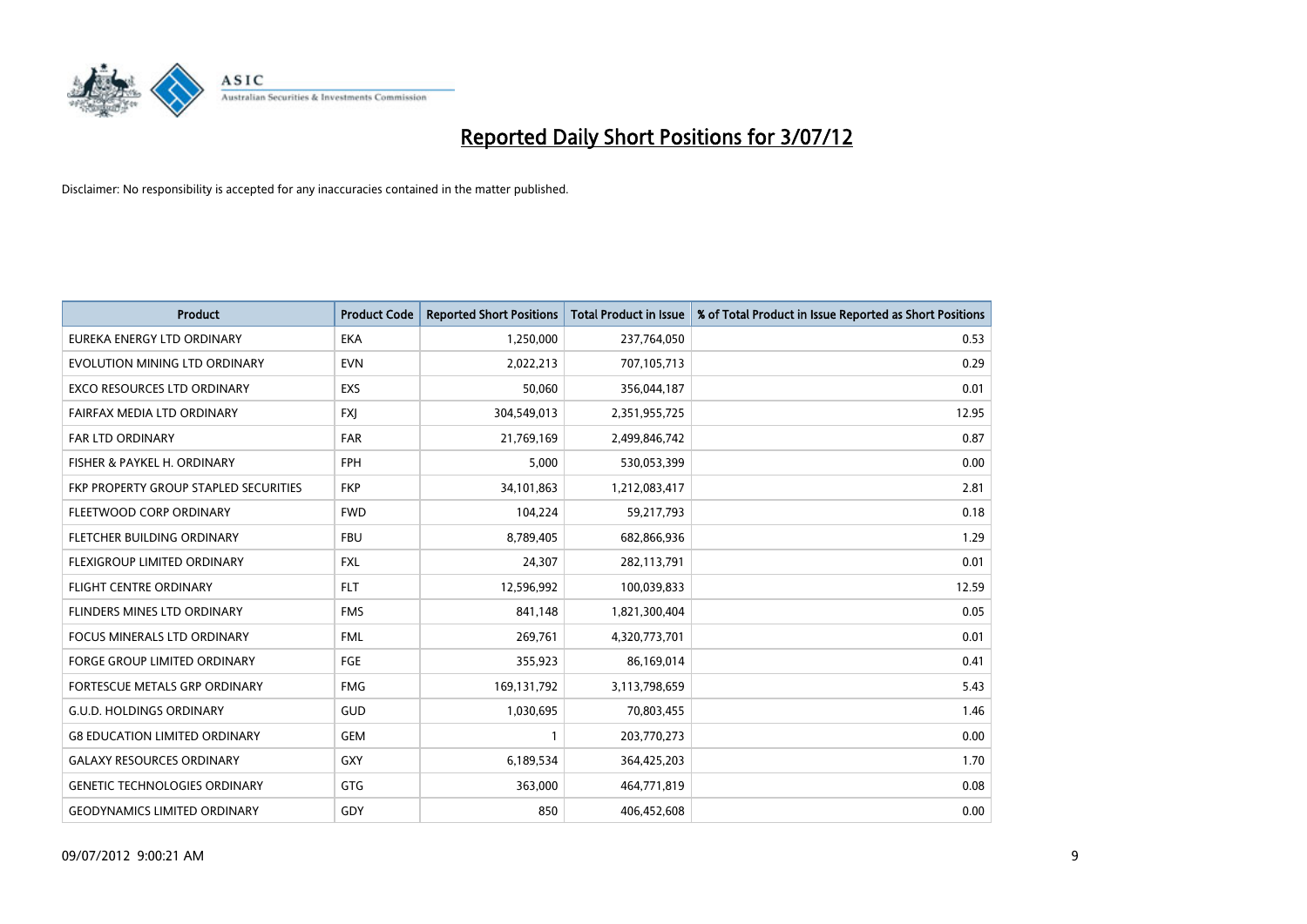

| <b>Product</b>                            | <b>Product Code</b> | <b>Reported Short Positions</b> | <b>Total Product in Issue</b> | % of Total Product in Issue Reported as Short Positions |
|-------------------------------------------|---------------------|---------------------------------|-------------------------------|---------------------------------------------------------|
| <b>GINDALBIE METALS LTD ORDINARY</b>      | <b>GBG</b>          | 45,363,148                      | 1,247,487,454                 | 3.64                                                    |
| <b>GLOBAL CONSTRUCTION ORDINARY</b>       | GCS                 | 9,904                           | 116,464,741                   | 0.01                                                    |
| <b>GLOUCESTER COAL ORDINARY</b>           | GCL                 | 818,393                         | 218,727,665                   | 0.37                                                    |
| <b>GOLD ROAD RES LTD ORDINARY</b>         | GOR                 | 137,503                         | 389,975,665                   | 0.04                                                    |
| <b>GOODMAN FIELDER, ORDINARY</b>          | <b>GFF</b>          | 36,848,617                      | 1,955,559,207                 | 1.88                                                    |
| <b>GOODMAN GROUP STAPLED US PROHIBIT.</b> | <b>GMG</b>          | 30,150,736                      | 1,605,107,475                 | 1.88                                                    |
| <b>GPT GROUP STAPLED SEC.</b>             | <b>GPT</b>          | 2,528,081                       | 1,772,547,497                 | 0.14                                                    |
| <b>GRAINCORP LIMITED A CLASS ORDINARY</b> | <b>GNC</b>          | 742,180                         | 198,318,900                   | 0.37                                                    |
| <b>GRANGE RESOURCES, ORDINARY</b>         | <b>GRR</b>          | 2,190,338                       | 1,154,766,592                 | 0.19                                                    |
| <b>GREENLAND MIN EN LTD ORDINARY</b>      | GGG                 | 3,784,480                       | 416,390,488                   | 0.91                                                    |
| <b>GRYPHON MINERALS LTD ORDINARY</b>      | GRY                 | 10,792,731                      | 348,264,983                   | 3.10                                                    |
| <b>GUILDFORD COAL LTD ORDINARY</b>        | <b>GUF</b>          | 2,655,489                       | 276,867,530                   | 0.96                                                    |
| <b>GUIARAT NRE COAL LTD ORDINARY</b>      | <b>GNM</b>          | 571,878                         | 993,137,858                   | 0.06                                                    |
| <b>GUNNS LIMITED ORDINARY</b>             | <b>GNS</b>          | 30,512,933                      | 848,401,559                   | 3.60                                                    |
| <b>GWA GROUP LTD ORDINARY</b>             | <b>GWA</b>          | 17,313,253                      | 302,005,514                   | 5.73                                                    |
| HARVEY NORMAN ORDINARY                    | <b>HVN</b>          | 91,823,401                      | 1,062,316,784                 | 8.64                                                    |
| HASTIE GROUP LIMITED ORDINARY             | <b>HST</b>          | 233,914                         | 137,353,504                   | 0.17                                                    |
| HASTINGS DIVERSIFIED STAPLED SECURITY     | <b>HDF</b>          | 915,701                         | 530,001,072                   | 0.17                                                    |
| HAVILAH RESOURCES NL ORDINARY             | <b>HAV</b>          | 127,615                         | 101,311,223                   | 0.13                                                    |
| <b>HENDERSON GROUP CDI 1:1</b>            | <b>HGG</b>          | 5,497,764                       | 701,518,485                   | 0.78                                                    |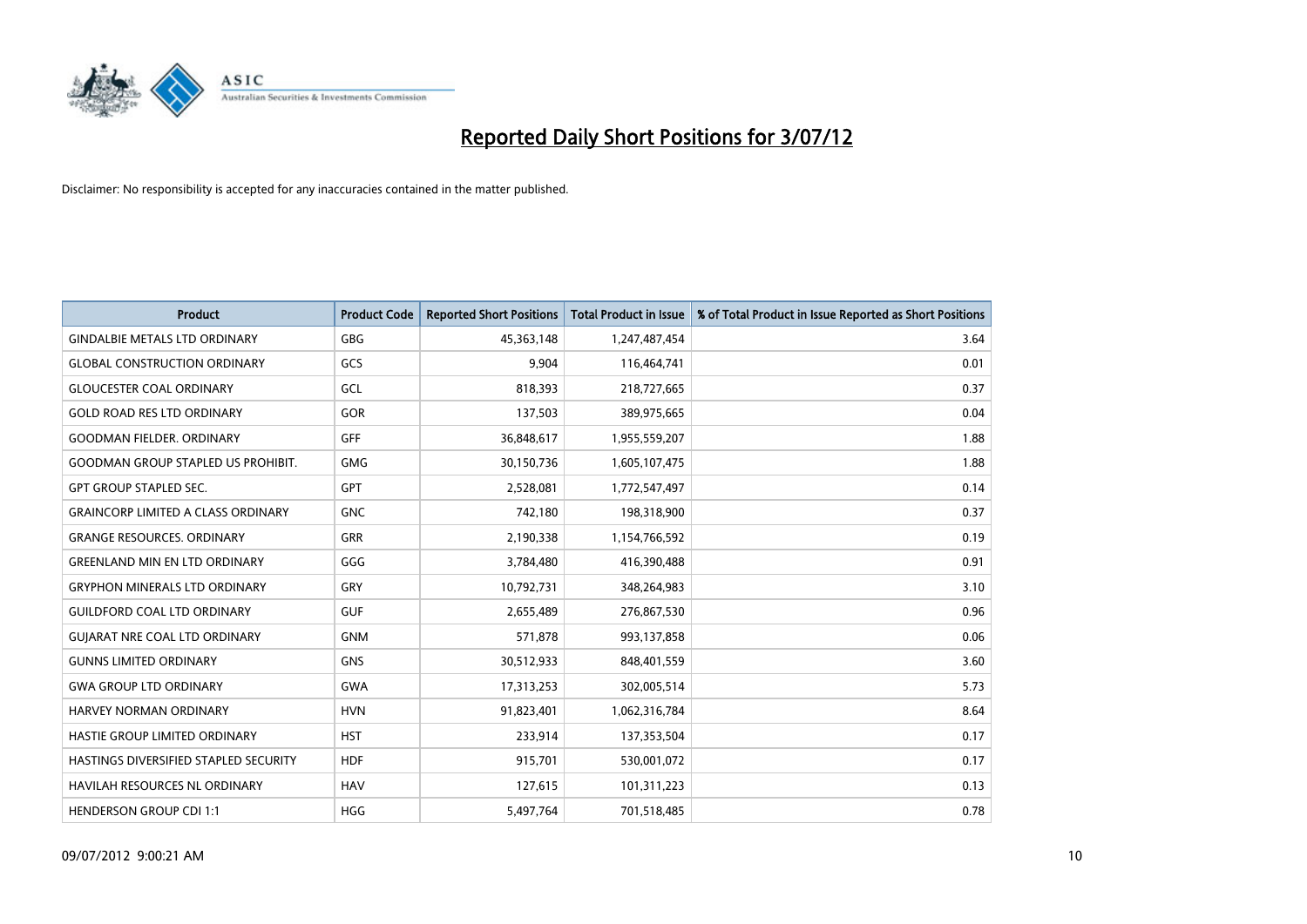

| <b>Product</b>                                | <b>Product Code</b> | <b>Reported Short Positions</b> | <b>Total Product in Issue</b> | % of Total Product in Issue Reported as Short Positions |
|-----------------------------------------------|---------------------|---------------------------------|-------------------------------|---------------------------------------------------------|
| HFA HOLDINGS LIMITED ORDINARY                 | <b>HFA</b>          | 3.809                           | 117,332,831                   | 0.00                                                    |
| HIGHLANDS PACIFIC ORDINARY                    | <b>HIG</b>          | 68,520                          | 686,202,481                   | 0.01                                                    |
| HILLGROVE RES LTD ORDINARY                    | <b>HGO</b>          | 4,508,858                       | 793,698,575                   | 0.57                                                    |
| HILLS HOLDINGS LTD ORDINARY                   | <b>HIL</b>          | 2,451,486                       | 246,500,444                   | 0.99                                                    |
| HORIZON OIL LIMITED ORDINARY                  | <b>HZN</b>          | 28,817,266                      | 1,130,811,515                 | 2.55                                                    |
| <b>ICON ENERGY LIMITED ORDINARY</b>           | <b>ICN</b>          | 72                              | 469,301,394                   | 0.00                                                    |
| <b>IINET LIMITED ORDINARY</b>                 | <b>IIN</b>          | 114,984                         | 160,968,847                   | 0.07                                                    |
| ILUKA RESOURCES ORDINARY                      | ILU                 | 36,070,349                      | 418,700,517                   | 8.61                                                    |
| <b>IMDEX LIMITED ORDINARY</b>                 | <b>IMD</b>          | 333,370                         | 208,250,426                   | 0.16                                                    |
| IMF (AUSTRALIA) LTD ORDINARY                  | <b>IMF</b>          | 88,759                          | 123,828,193                   | 0.07                                                    |
| <b>INCITEC PIVOT ORDINARY</b>                 | IPL                 | 3,880,838                       | 1,628,730,107                 | 0.24                                                    |
| <b>INDEPENDENCE GROUP ORDINARY</b>            | <b>IGO</b>          | 11,679,837                      | 232,882,535                   | 5.02                                                    |
| INDOPHIL RESOURCES ORDINARY                   | <b>IRN</b>          | 1,014,003                       | 1,203,146,194                 | 0.08                                                    |
| <b>INDUSTREA LIMITED ORDINARY</b>             | IDL                 | 531,894                         | 370,268,218                   | 0.14                                                    |
| <b>INFIGEN ENERGY STAPLED SECURITIES</b>      | <b>IFN</b>          | 5,553,549                       | 762,265,972                   | 0.73                                                    |
| INSURANCE AUSTRALIA ORDINARY                  | IAG                 | 6,690,930                       | 2,079,034,021                 | 0.32                                                    |
| INTEGRA MINING LTD. ORDINARY                  | <b>IGR</b>          | 3,789,202                       | 846,343,881                   | 0.45                                                    |
| INTREPID MINES ORDINARY                       | <b>IAU</b>          | 10,974,425                      | 525,885,308                   | 2.09                                                    |
| <b>INVESTA OFFICE FUND STAPLED SECURITIES</b> | <b>IOF</b>          | 1,942,243                       | 614,047,458                   | 0.32                                                    |
| <b>INVOCARE LIMITED ORDINARY</b>              | IVC                 | 3,517,591                       | 110,030,298                   | 3.20                                                    |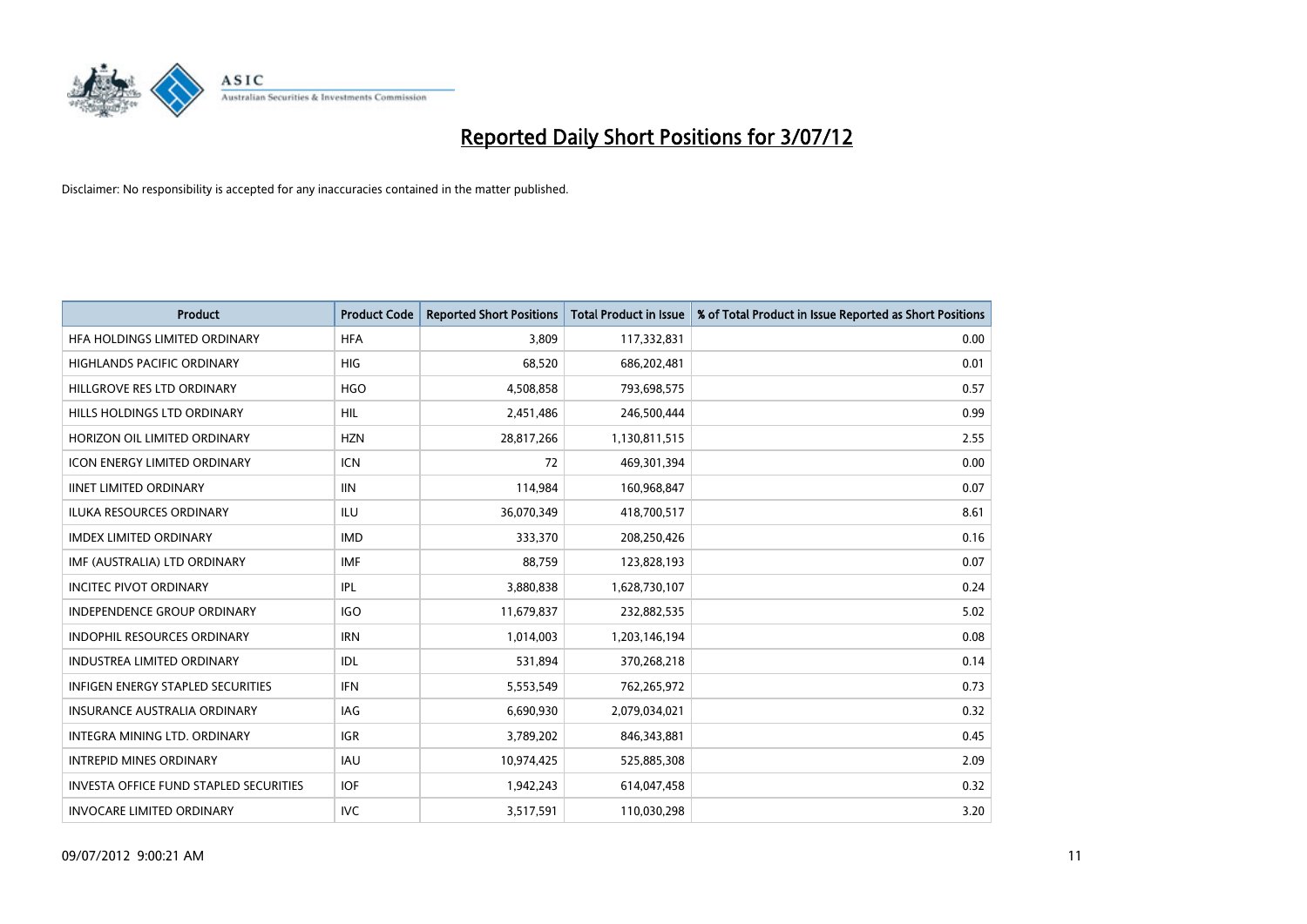

| <b>Product</b>                                  | <b>Product Code</b> | <b>Reported Short Positions</b> | <b>Total Product in Issue</b> | % of Total Product in Issue Reported as Short Positions |
|-------------------------------------------------|---------------------|---------------------------------|-------------------------------|---------------------------------------------------------|
| <b>ION LIMITED ORDINARY</b>                     | <b>ION</b>          | 164,453                         | 256,365,105                   | 0.06                                                    |
| <b>IOOF HOLDINGS LTD ORDINARY</b>               | IFL                 | 831,597                         | 229,794,395                   | 0.36                                                    |
| <b>IRESS LIMITED ORDINARY</b>                   | <b>IRE</b>          | 3,189,726                       | 128,428,871                   | 2.48                                                    |
| <b>IRON ORE HOLDINGS ORDINARY</b>               | <b>IOH</b>          | 45,005                          | 165,912,170                   | 0.03                                                    |
| ISHARES MSCI AUS 200 ISHARES MSCI AUS 200       | <b>IOZ</b>          | 64,797                          | 4,352,373                     | 1.49                                                    |
| ISHARES S&P HIGH DIV ISHARES S&P HIGH DIV       | <b>IHD</b>          | 78,068                          | 2,903,027                     | 2.69                                                    |
| ISHARES SMALL ORDS ISHARES SMALL ORDS           | <b>ISO</b>          | 490,032                         | 5,703,165                     | 8.59                                                    |
| IVANHOE AUSTRALIA ORDINARY                      | <b>IVA</b>          | 3,911,624                       | 554,180,495                   | 0.71                                                    |
| <b>JAMES HARDIE INDUST CHESS DEPOSITARY INT</b> | <b>IHX</b>          | 13,128,449                      | 437,938,350                   | 3.00                                                    |
| <b>JB HI-FI LIMITED ORDINARY</b>                | <b>IBH</b>          | 20,488,590                      | 98,850,643                    | 20.73                                                   |
| <b>JUPITER MINES ORDINARY</b>                   | <b>IMS</b>          | 545                             | 1,806,834,044                 | 0.00                                                    |
| <b>KAGARA LTD ORDINARY</b>                      | <b>KZL</b>          | 3,476,618                       | 798,953,117                   | 0.44                                                    |
| KANGAROO RES LTD ORDINARY                       | <b>KRL</b>          | 114,941                         | 3,434,430,012                 | 0.00                                                    |
| KAROON GAS AUSTRALIA ORDINARY                   | <b>KAR</b>          | 804,613                         | 221,420,769                   | 0.36                                                    |
| KASBAH RESOURCES ORDINARY                       | <b>KAS</b>          | 36                              | 395,412,596                   | 0.00                                                    |
| KATHMANDU HOLD LTD ORDINARY                     | <b>KMD</b>          | 1,903,495                       | 200,000,000                   | 0.95                                                    |
| <b>KBL MINING LIMITED ORDINARY</b>              | <b>KBL</b>          | 1,820                           | 283,921,456                   | 0.00                                                    |
| KENTOR GOLD LIMITED ORDINARY                    | KGL                 | 290                             | 106,209,874                   | 0.00                                                    |
| <b>KEYBRIDGE CAPITAL ORDINARY</b>               | <b>KBC</b>          |                                 | 172,070,564                   | 0.00                                                    |
| KINGSGATE CONSOLID. ORDINARY                    | <b>KCN</b>          | 5,281,183                       | 151,263,789                   | 3.49                                                    |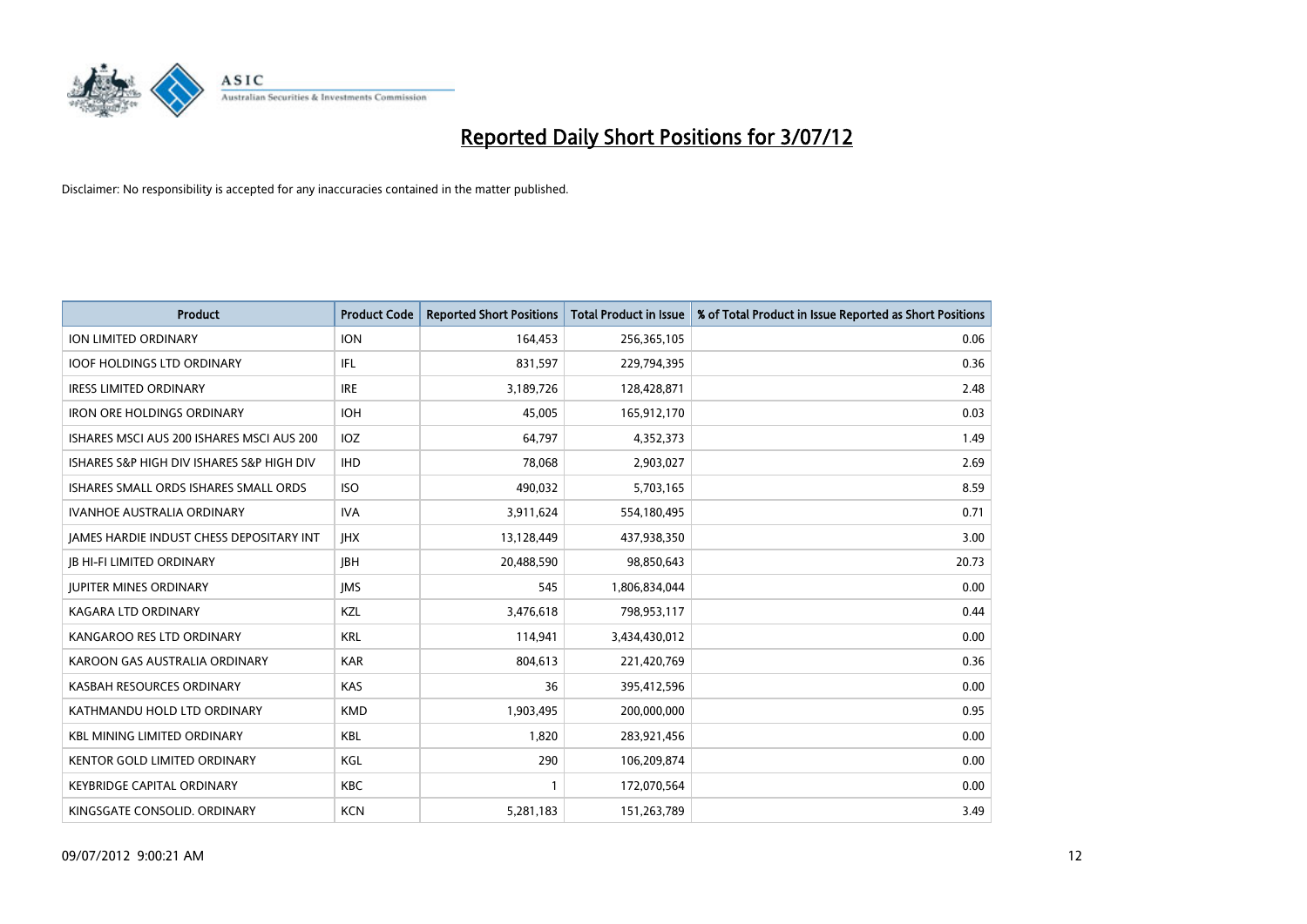

| <b>Product</b>                        | <b>Product Code</b> | <b>Reported Short Positions</b> | <b>Total Product in Issue</b> | % of Total Product in Issue Reported as Short Positions |
|---------------------------------------|---------------------|---------------------------------|-------------------------------|---------------------------------------------------------|
| KINGSROSE MINING LTD ORDINARY         | <b>KRM</b>          | 185,387                         | 289,167,830                   | 0.06                                                    |
| LEIGHTON HOLDINGS ORDINARY            | LEI                 | 8,845,531                       | 337,087,596                   | 2.62                                                    |
| LEND LEASE GROUP UNIT/ORD STAPLED     | LLC                 | 1,779,134                       | 572,789,827                   | 0.31                                                    |
| LINC ENERGY LTD ORDINARY              | <b>LNC</b>          | 37,992,740                      | 504,487,631                   | 7.53                                                    |
| LIQUEFIED NATURAL ORDINARY            | <b>LNG</b>          | 272,800                         | 267,699,015                   | 0.10                                                    |
| LYNAS CORPORATION ORDINARY            | <b>LYC</b>          | 176,845,148                     | 1,715,029,131                 | 10.31                                                   |
| M2 TELECOMMUNICATION ORDINARY         | <b>MTU</b>          | 682,178                         | 156,571,954                   | 0.44                                                    |
| <b>MACA LIMITED ORDINARY</b>          | <b>MLD</b>          | 45.426                          | 150,000,000                   | 0.03                                                    |
| <b>MACMAHON HOLDINGS ORDINARY</b>     | <b>MAH</b>          | 2,352,448                       | 738,631,705                   | 0.32                                                    |
| MACO ATLAS ROADS GRP ORDINARY STAPLED | <b>MOA</b>          | 6,423,226                       | 464,279,594                   | 1.38                                                    |
| MACQUARIE GROUP LTD ORDINARY          | <b>MOG</b>          | 5,994,491                       | 348,635,692                   | 1.72                                                    |
| <b>MARENGO MINING ORDINARY</b>        | <b>MGO</b>          | 39,850                          | 1,003,745,113                 | 0.00                                                    |
| <b>MATRIX C &amp; E LTD ORDINARY</b>  | <b>MCE</b>          | 747,300                         | 94,555,428                    | 0.79                                                    |
| <b>MAVERICK DRILLING ORDINARY</b>     | <b>MAD</b>          | 270,000                         | 267,594,286                   | 0.10                                                    |
| MCMILLAN SHAKESPEARE ORDINARY         | <b>MMS</b>          | 54,904                          | 74,523,965                    | 0.07                                                    |
| MEDUSA MINING LTD ORDINARY            | <b>MML</b>          | 2,039,563                       | 188,903,911                   | 1.08                                                    |
| MEO AUSTRALIA LTD ORDINARY            | <b>MEO</b>          | 494,890                         | 539,913,260                   | 0.09                                                    |
| <b>MERMAID MARINE ORDINARY</b>        | <b>MRM</b>          | 1,231,998                       | 219,453,350                   | 0.56                                                    |
| MESOBLAST LIMITED ORDINARY            | <b>MSB</b>          | 16,882,426                      | 284,478,361                   | 5.93                                                    |
| METALS X LIMITED ORDINARY             | <b>MLX</b>          | 2,211,311                       | 1,317,913,157                 | 0.17                                                    |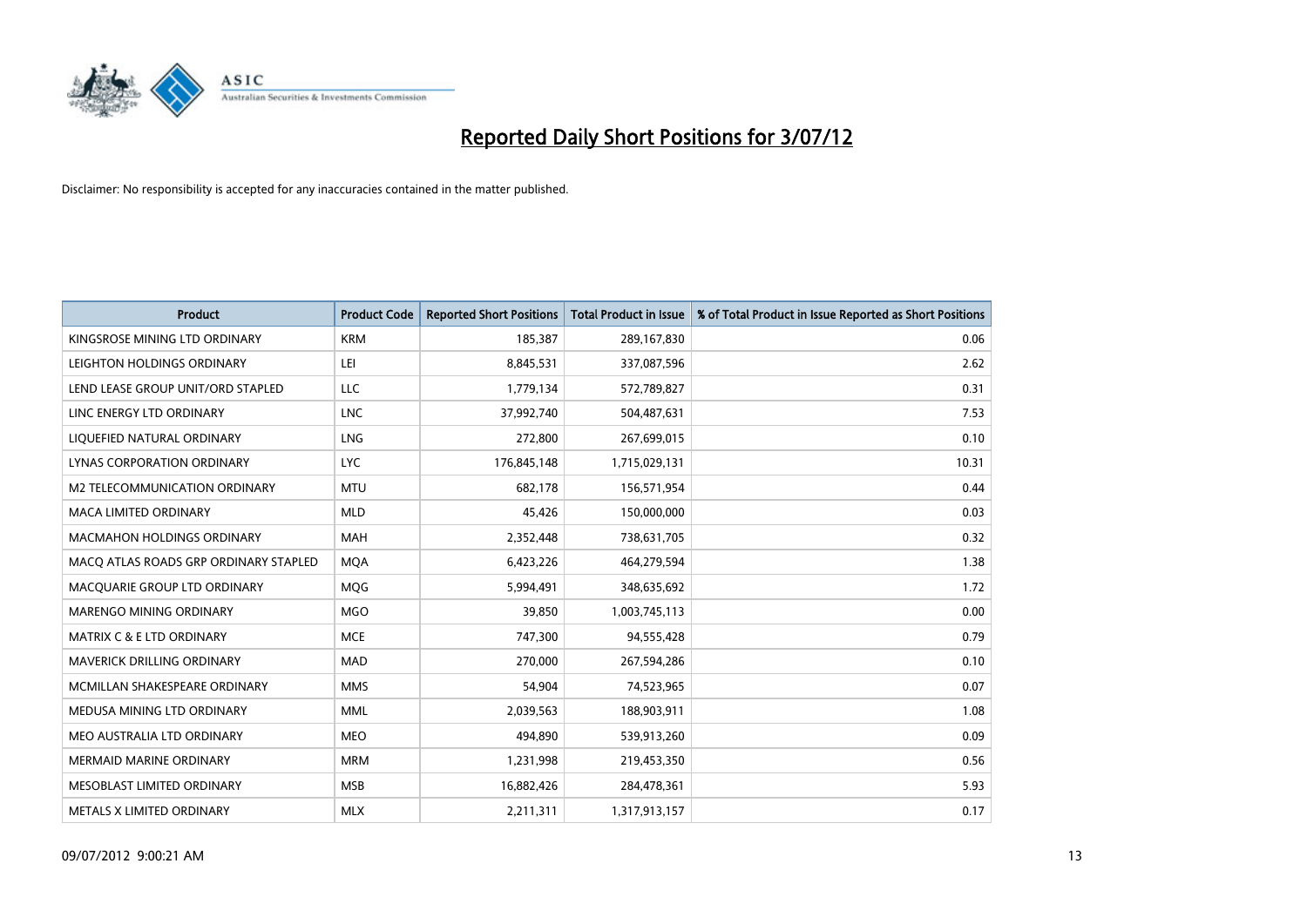

| <b>Product</b>                     | <b>Product Code</b> | <b>Reported Short Positions</b> | <b>Total Product in Issue</b> | % of Total Product in Issue Reported as Short Positions |
|------------------------------------|---------------------|---------------------------------|-------------------------------|---------------------------------------------------------|
| METCASH LIMITED ORDINARY           | <b>MTS</b>          | 46,300,352                      | 771,345,864                   | 6.00                                                    |
| METGASCO LIMITED ORDINARY          | <b>MEL</b>          | 260,409                         | 337,414,140                   | 0.08                                                    |
| METMINCO LIMITED ORDINARY          | <b>MNC</b>          | 1,889,624                       | 1,749,541,573                 | 0.11                                                    |
| MHM METALS LIMITED ORDINARY        | <b>MHM</b>          | 37,083                          | 105,926,817                   | 0.04                                                    |
| MICLYN EXP OFFSHR ORDINARY         | <b>MIO</b>          | 56,247                          | 278,515,705                   | 0.02                                                    |
| MILTON CORPORATION ORDINARY        | <b>MLT</b>          | 12,800                          | 121,625,655                   | 0.01                                                    |
| MINCOR RESOURCES NL ORDINARY       | <b>MCR</b>          | 1,826,958                       | 189,791,999                   | 0.96                                                    |
| MINERAL DEPOSITS ORDINARY          | <b>MDL</b>          | 122,847                         | 83,538,786                    | 0.15                                                    |
| MINERAL RESOURCES, ORDINARY        | <b>MIN</b>          | 2,160,373                       | 184,856,018                   | 1.17                                                    |
| MIRABELA NICKEL LTD ORDINARY       | <b>MBN</b>          | 13,333,969                      | 876,571,645                   | 1.52                                                    |
| MIRVAC GROUP STAPLED SECURITIES    | <b>MGR</b>          | 27,627,666                      | 3,418,236,755                 | 0.81                                                    |
| MOLOPO ENERGY LTD ORDINARY         | <b>MPO</b>          | 1,148,174                       | 245,579,810                   | 0.47                                                    |
| MOLY MINES LIMITED ORDINARY        | <b>MOL</b>          | 37,410                          | 384,893,989                   | 0.01                                                    |
| <b>MONADELPHOUS GROUP ORDINARY</b> | <b>MND</b>          | 2,760,878                       | 88,674,327                    | 3.11                                                    |
| MORTGAGE CHOICE LTD ORDINARY       | <b>MOC</b>          | 10,101                          | 120,319,572                   | 0.01                                                    |
| <b>MOUNT GIBSON IRON ORDINARY</b>  | <b>MGX</b>          | 6,561,643                       | 1,085,516,652                 | 0.60                                                    |
| MURCHISON METALS LTD ORDINARY      | <b>MMX</b>          | 3,638,737                       | 450,093,277                   | 0.81                                                    |
| <b>MYER HOLDINGS LTD ORDINARY</b>  | <b>MYR</b>          | 50,930,646                      | 583,384,551                   | 8.73                                                    |
| NATIONAL AUST, BANK ORDINARY       | <b>NAB</b>          | 14,469,119                      | 2,239,884,428                 | 0.65                                                    |
| NAVITAS LIMITED ORDINARY           | <b>NVT</b>          | 10,674,647                      | 375,318,628                   | 2.84                                                    |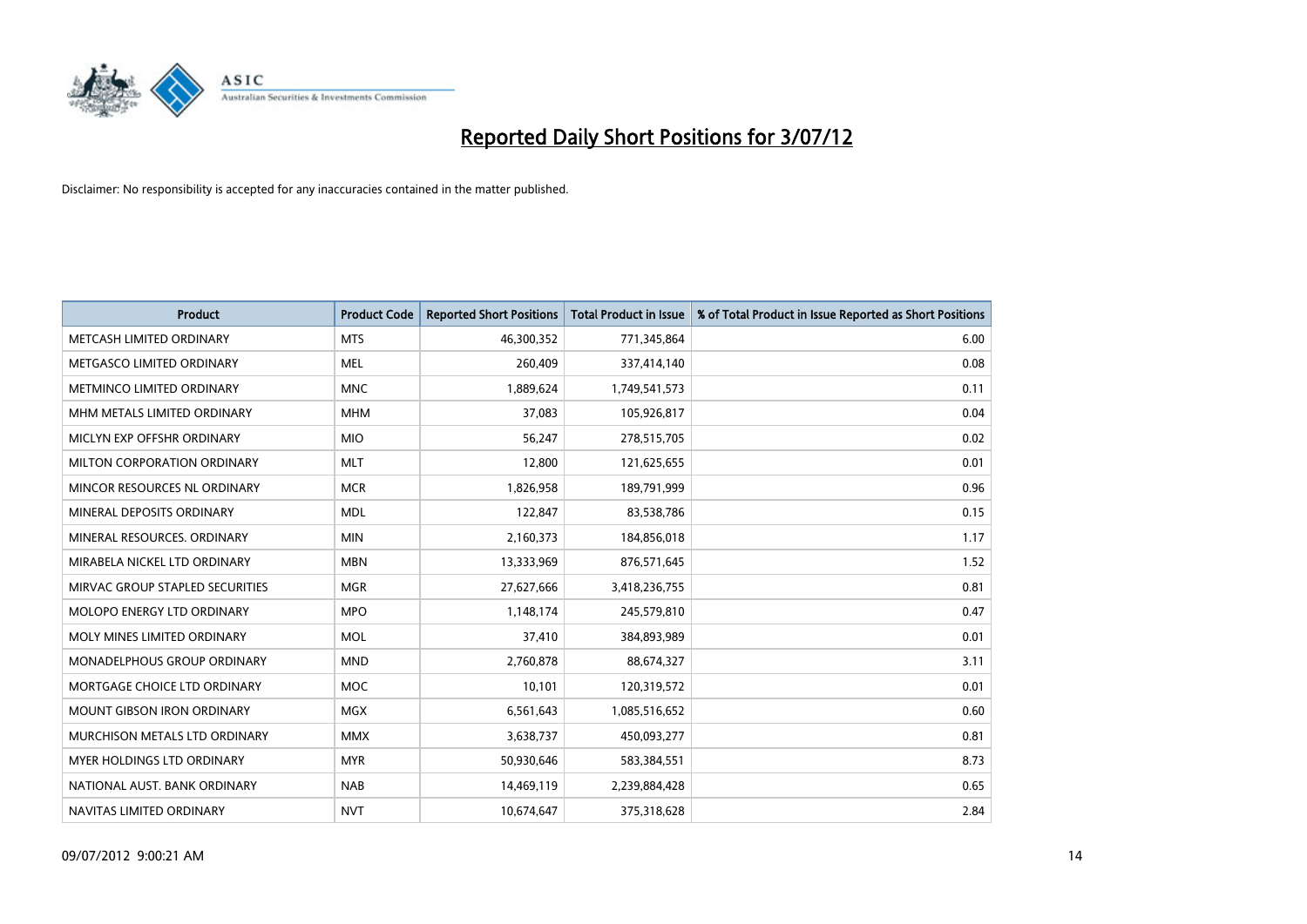

| <b>Product</b>                        | <b>Product Code</b> | <b>Reported Short Positions</b> | <b>Total Product in Issue</b> | % of Total Product in Issue Reported as Short Positions |
|---------------------------------------|---------------------|---------------------------------|-------------------------------|---------------------------------------------------------|
| NEON ENERGY LIMITED ORDINARY          | <b>NEN</b>          | 752,589                         | 436,464,518                   | 0.17                                                    |
| NEW HOPE CORPORATION ORDINARY         | <b>NHC</b>          | 1,926,009                       | 830,411,534                   | 0.23                                                    |
| NEWCREST MINING ORDINARY              | <b>NCM</b>          | 1,082,385                       | 765,000,000                   | 0.14                                                    |
| NEWS CORP A NON-VOTING CDI            | <b>NWSLV</b>        | 3,481,094                       | 1,589,187,145                 | 0.22                                                    |
| NEWS CORP B VOTING CDI                | <b>NWS</b>          | 476,249                         | 798,520,953                   | 0.06                                                    |
| NEXTDC LIMITED ORDINARY               | <b>NXT</b>          | 1,371,831                       | 150,602,388                   | 0.91                                                    |
| NEXUS ENERGY LIMITED ORDINARY         | <b>NXS</b>          | 1,183,715                       | 1,329,821,159                 | 0.09                                                    |
| NIB HOLDINGS LIMITED ORDINARY         | <b>NHF</b>          | 39,293                          | 439,004,182                   | 0.01                                                    |
| NIDO PETROLEUM ORDINARY               | <b>NDO</b>          | 105,313                         | 1,389,163,151                 | 0.01                                                    |
| NOBLE MINERAL RES ORDINARY            | <b>NMG</b>          | 4,406,152                       | 610,147,952                   | 0.72                                                    |
| NORFOLK GROUP ORDINARY                | <b>NFK</b>          | 1,550                           | 158,890,730                   | 0.00                                                    |
| NORTHERN IRON LTD ORDINARY            | <b>NFE</b>          | 411,900                         | 369,980,113                   | 0.11                                                    |
| NORTHERN STAR ORDINARY                | <b>NST</b>          | 3,948,417                       | 402,288,032                   | 0.98                                                    |
| NRW HOLDINGS LIMITED ORDINARY         | <b>NWH</b>          | 148.733                         | 278,888,011                   | 0.05                                                    |
| NUCOAL RESOURCES LTD ORDINARY         | <b>NCR</b>          | 57,685                          | 768,612,354                   | 0.01                                                    |
| NUFARM LIMITED ORDINARY               | <b>NUF</b>          | 2,162,383                       | 262,142,247                   | 0.82                                                    |
| OAKTON LIMITED ORDINARY               | <b>OKN</b>          | 856,475                         | 93,221,874                    | 0.92                                                    |
| OCEANAGOLD CORP. CHESS DEPOSITARY INT | <b>OGC</b>          | 707,391                         | 262,886,876                   | 0.27                                                    |
| OIL SEARCH LTD ORDINARY               | <b>OSH</b>          | 3,767,063                       | 1,331,356,047                 | 0.28                                                    |
| OM HOLDINGS LIMITED ORDINARY          | <b>OMH</b>          | 6,164,316                       | 604,105,150                   | 1.02                                                    |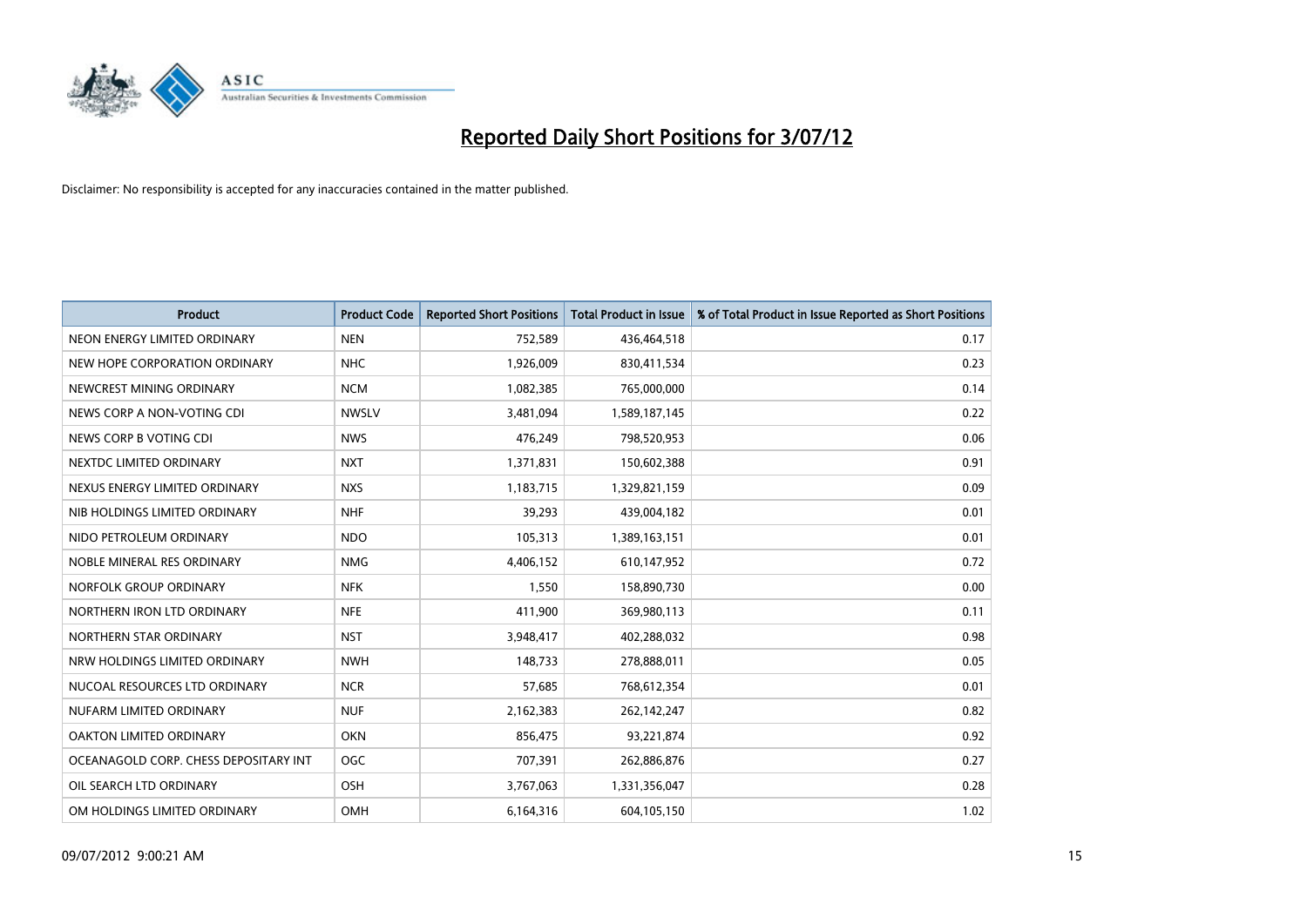

| <b>Product</b>                 | <b>Product Code</b> | <b>Reported Short Positions</b> | <b>Total Product in Issue</b> | % of Total Product in Issue Reported as Short Positions |
|--------------------------------|---------------------|---------------------------------|-------------------------------|---------------------------------------------------------|
| OPUS GROUP LTD ORDINARY        | <b>OPG</b>          | 90,000                          | 53,678,177                    | 0.17                                                    |
| ORICA LIMITED ORDINARY         | ORI                 | 1,901,246                       | 365,007,037                   | 0.52                                                    |
| ORIGIN ENERGY ORDINARY         | ORG                 | 5,730,743                       | 1,089,564,638                 | 0.53                                                    |
| OROCOBRE LIMITED ORDINARY      | <b>ORE</b>          | 93,455                          | 103,195,029                   | 0.09                                                    |
| OROTONGROUP LIMITED ORDINARY   | ORL                 | 138,290                         | 40,880,902                    | 0.34                                                    |
| OZ MINERALS ORDINARY           | OZL                 | 4,490,383                       | 304,743,548                   | 1.47                                                    |
| <b>PACIFIC BRANDS ORDINARY</b> | <b>PBG</b>          | 6,887,092                       | 912,915,695                   | 0.75                                                    |
| PALADIN ENERGY LTD ORDINARY    | <b>PDN</b>          | 74,760,296                      | 835,645,290                   | 8.95                                                    |
| PANAUST LIMITED ORDINARY       | <b>PNA</b>          | 2,452,690                       | 604,599,995                   | 0.41                                                    |
| PANORAMIC RESOURCES ORDINARY   | PAN                 | 779,571                         | 238,714,560                   | 0.33                                                    |
| PAPERLINX LIMITED ORDINARY     | <b>PPX</b>          | 232,671                         | 609,280,761                   | 0.04                                                    |
| PAPILLON RES LTD ORDINARY      | <b>PIR</b>          | 148,503                         | 243,640,141                   | 0.06                                                    |
| PEAK RESOURCES ORDINARY        | <b>PEK</b>          | 21,754                          | 207,916,802                   | 0.01                                                    |
| PEET LIMITED ORDINARY          | <b>PPC</b>          | 948.807                         | 320,170,604                   | 0.30                                                    |
| PENINSULA ENERGY LTD ORDINARY  | <b>PEN</b>          | 4,000,000                       | 2,186,458,324                 | 0.18                                                    |
| PERILYA LIMITED ORDINARY       | PEM                 | 466,637                         | 769,316,426                   | 0.06                                                    |
| PERPETUAL LIMITED ORDINARY     | PPT                 | 1,490,380                       | 41,980,678                    | 3.55                                                    |
| PERSEUS MINING LTD ORDINARY    | PRU                 | 12,322,354                      | 457,962,088                   | 2.69                                                    |
| PHARMAXIS LTD ORDINARY         | <b>PXS</b>          | 3,984,731                       | 307,415,989                   | 1.30                                                    |
| PHOSPHAGENICS LTD. ORDINARY    | POH                 | 44.400                          | 1,020,215,957                 | 0.00                                                    |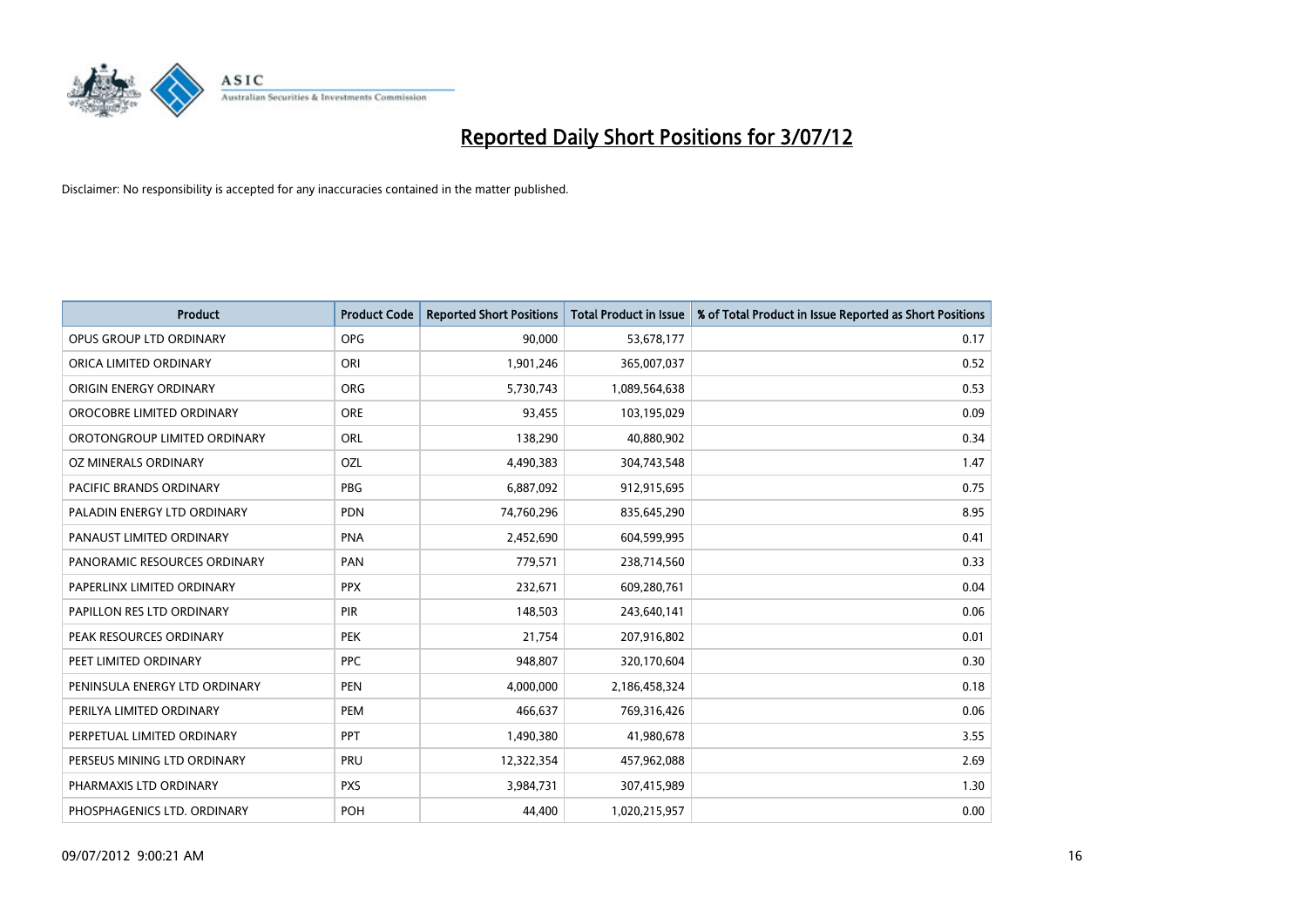

| <b>Product</b>                      | <b>Product Code</b> | <b>Reported Short Positions</b> | <b>Total Product in Issue</b> | % of Total Product in Issue Reported as Short Positions |
|-------------------------------------|---------------------|---------------------------------|-------------------------------|---------------------------------------------------------|
| PLATINUM ASSET ORDINARY             | <b>PTM</b>          | 9,179,302                       | 561,347,878                   | 1.64                                                    |
| PLATINUM AUSTRALIA ORDINARY         | <b>PLA</b>          | 836,127                         | 504,968,043                   | 0.17                                                    |
| PMI GOLD CORP CDI 1:1               | <b>PVM</b>          | 137,379                         | 71,496,626                    | 0.19                                                    |
| PMP LIMITED ORDINARY                | <b>PMP</b>          | 109,862                         | 323,781,124                   | 0.03                                                    |
| PREMIER INVESTMENTS ORDINARY        | <b>PMV</b>          | 423,649                         | 155,260,478                   | 0.27                                                    |
| PRIMA BIOMED LTD ORDINARY           | PRR                 | 4,457,259                       | 1,066,063,388                 | 0.42                                                    |
| PRIMARY HEALTH CARE ORDINARY        | <b>PRY</b>          | 4,342,389                       | 501,717,314                   | 0.87                                                    |
| PRIMEAG AUSTRALIA ORDINARY          | PAG                 | 232,687                         | 266,394,444                   | 0.09                                                    |
| PROGRAMMED ORDINARY                 | <b>PRG</b>          | 276,126                         | 118,175,280                   | 0.23                                                    |
| OANTAS AIRWAYS ORDINARY             | QAN                 | 3,676,230                       | 2,265,123,620                 | 0.16                                                    |
| OBE INSURANCE GROUP ORDINARY        | <b>OBE</b>          | 50,210,728                      | 1,181,682,557                 | 4.25                                                    |
| OR NATIONAL LIMITED ORDINARY        | <b>ORN</b>          | 10,508,298                      | 2,440,000,000                 | 0.43                                                    |
| ORXPHARMA LTD ORDINARY              | <b>QRX</b>          | 59,789                          | 144,577,206                   | 0.04                                                    |
| <b>OUBE LOGISTICS HLDG ORDINARY</b> | QUB                 | 4,348,047                       | 909,407,185                   | 0.48                                                    |
| RAMELIUS RESOURCES ORDINARY         | <b>RMS</b>          | 1,139,201                       | 335,906,949                   | 0.34                                                    |
| RAMSAY HEALTH CARE ORDINARY         | <b>RHC</b>          | 2,092,093                       | 202,081,252                   | 1.04                                                    |
| RANGE RESOURCES LTD ORDINARY        | <b>RRS</b>          | 388,809                         | 2,118,880,660                 | 0.02                                                    |
| <b>RCR TOMLINSON ORDINARY</b>       | <b>RCR</b>          | 29,318                          | 131,889,915                   | 0.02                                                    |
| <b>REA GROUP ORDINARY</b>           | <b>REA</b>          | 210,326                         | 131,714,699                   | 0.16                                                    |
| RECKON LIMITED ORDINARY             | <b>RKN</b>          | 816,840                         | 129,488,015                   | 0.63                                                    |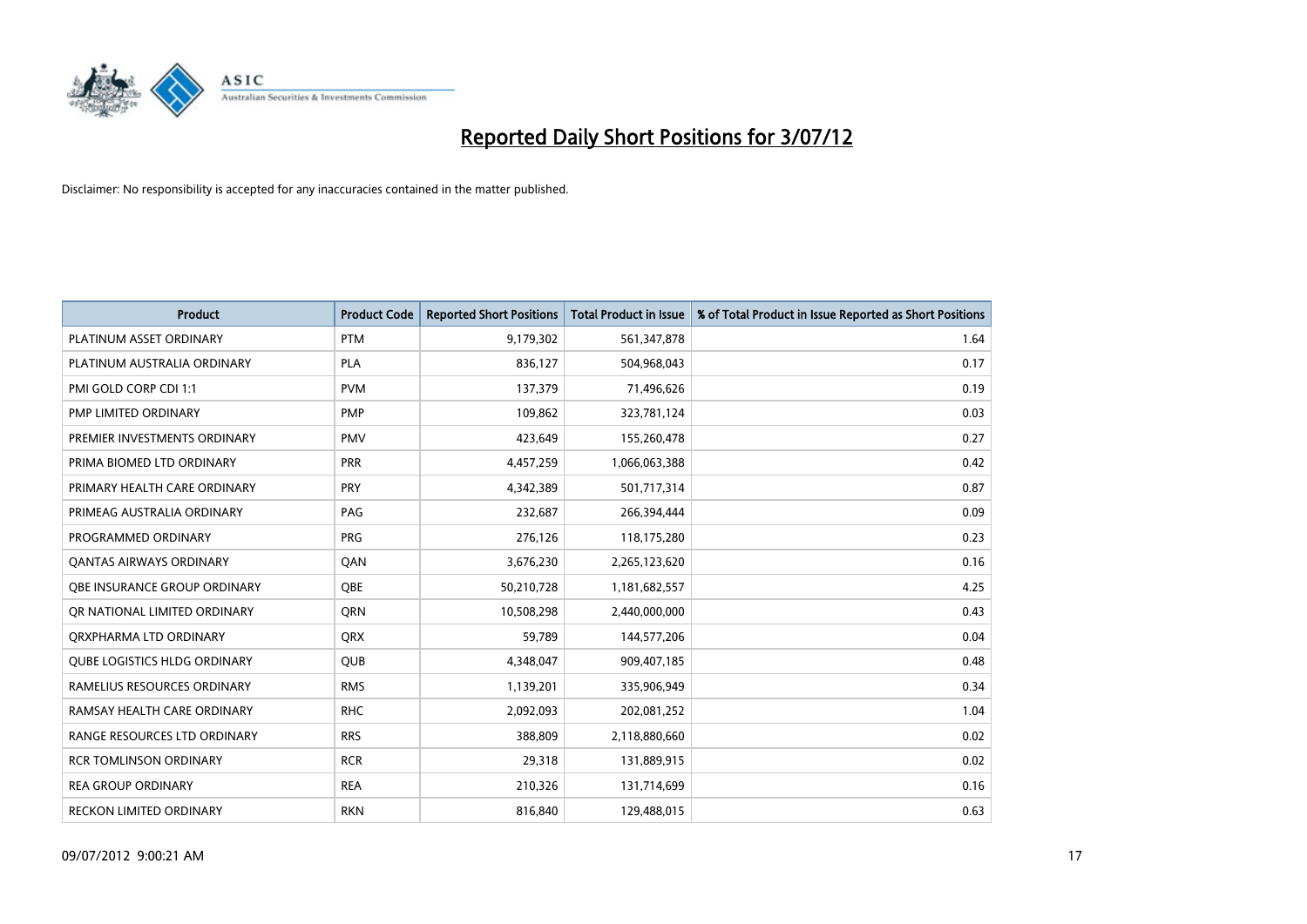

| <b>Product</b>                      | <b>Product Code</b> | <b>Reported Short Positions</b> | <b>Total Product in Issue</b> | % of Total Product in Issue Reported as Short Positions |
|-------------------------------------|---------------------|---------------------------------|-------------------------------|---------------------------------------------------------|
| <b>RED 5 LIMITED ORDINARY</b>       | <b>RED</b>          | 120,210                         | 135,488,008                   | 0.09                                                    |
| <b>RED FORK ENERGY ORDINARY</b>     | <b>RFE</b>          | 685,683                         | 310,229,853                   | 0.22                                                    |
| REDBANK ENERGY LTD ORDINARY         | AEJ                 | 13                              | 786,287                       | 0.00                                                    |
| REDFLEX HOLDINGS ORDINARY           | <b>RDF</b>          | 2                               | 110,345,599                   | 0.00                                                    |
| REED RESOURCES LTD ORDINARY         | <b>RDR</b>          | 221,899                         | 462,701,573                   | 0.05                                                    |
| REGIONAL EXPRESS ORDINARY           | <b>REX</b>          | 10,000                          | 121,254,902                   | 0.01                                                    |
| <b>REGIS RESOURCES ORDINARY</b>     | <b>RRL</b>          | 682,224                         | 453,028,047                   | 0.15                                                    |
| RESMED INC CDI 10:1                 | <b>RMD</b>          | 3,583,534                       | 1,556,242,300                 | 0.23                                                    |
| <b>RESOLUTE MINING ORDINARY</b>     | <b>RSG</b>          | 4,457,635                       | 643,219,058                   | 0.69                                                    |
| <b>RESOURCE GENERATION ORDINARY</b> | <b>RES</b>          | 173                             | 262,895,652                   | 0.00                                                    |
| RETAIL FOOD GROUP ORDINARY          | <b>RFG</b>          | 17,020                          | 108,422,615                   | 0.02                                                    |
| REVERSE CORP LIMITED ORDINARY       | <b>REF</b>          | 100                             | 92,382,175                    | 0.00                                                    |
| REX MINERALS LIMITED ORDINARY       | <b>RXM</b>          | 677,564                         | 188,907,284                   | 0.36                                                    |
| <b>RHG LIMITED ORDINARY</b>         | <b>RHG</b>          | 36,083                          | 308,483,177                   | 0.01                                                    |
| <b>RIALTO ENERGY ORDINARY</b>       | <b>RIA</b>          | 1,688,051                       | 671,347,392                   | 0.25                                                    |
| RIDLEY CORPORATION ORDINARY         | <b>RIC</b>          | 7,483                           | 307,817,071                   | 0.00                                                    |
| RIO TINTO LIMITED ORDINARY          | <b>RIO</b>          | 20,724,328                      | 435,758,720                   | 4.76                                                    |
| ROBUST RESOURCES ORDINARY           | <b>ROL</b>          | 23,726                          | 87,994,097                    | 0.03                                                    |
| ROC OIL COMPANY ORDINARY            | <b>ROC</b>          | 1,503,379                       | 683,235,552                   | 0.22                                                    |
| RURALCO HOLDINGS ORDINARY           | <b>RHL</b>          | 12,000                          | 55,019,284                    | 0.02                                                    |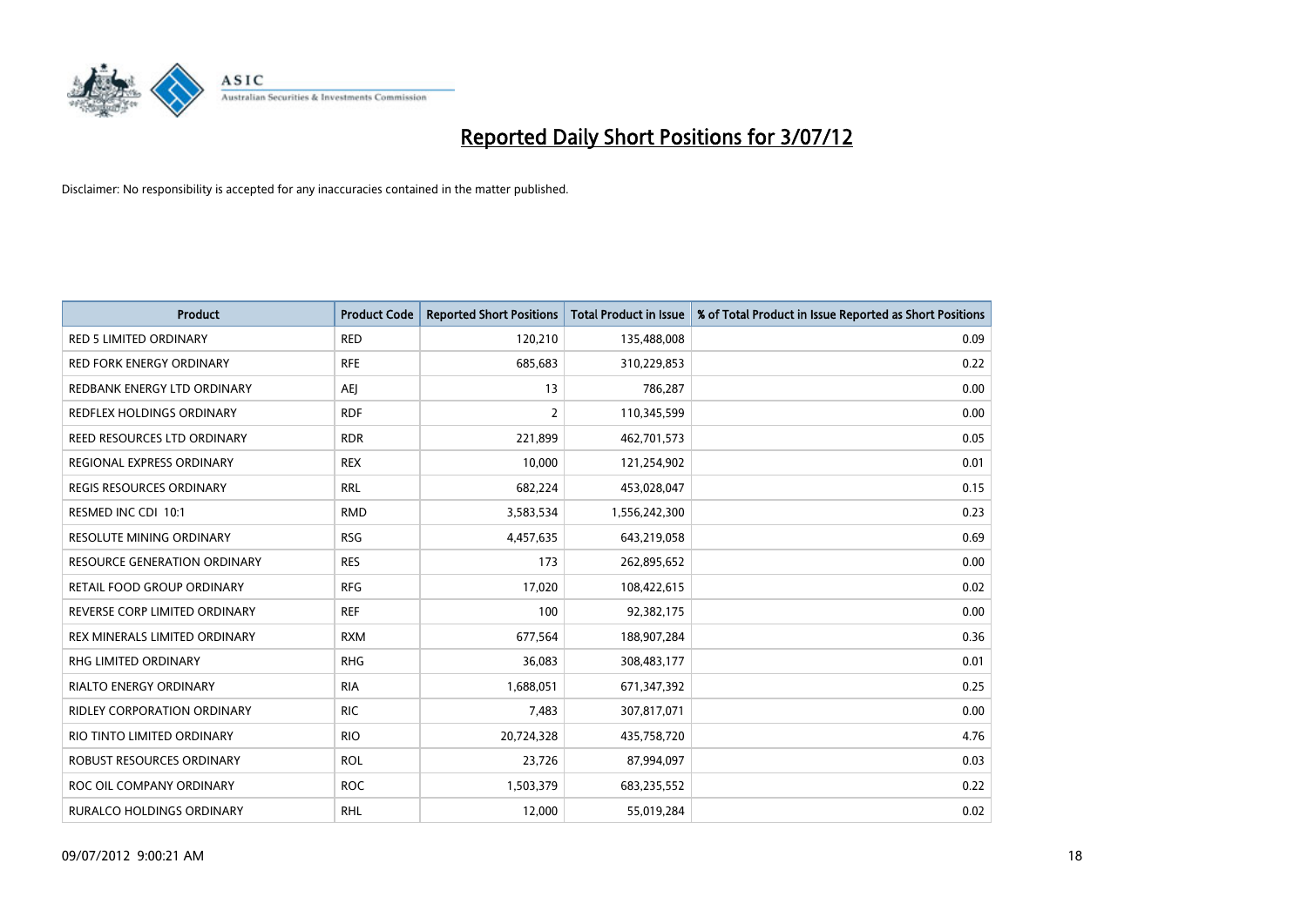

| <b>Product</b>                           | <b>Product Code</b> | <b>Reported Short Positions</b> | <b>Total Product in Issue</b> | % of Total Product in Issue Reported as Short Positions |
|------------------------------------------|---------------------|---------------------------------|-------------------------------|---------------------------------------------------------|
| SAI GLOBAL LIMITED ORDINARY              | SAI                 | 4,302,397                       | 204,354,836                   | 2.11                                                    |
| SALMAT LIMITED ORDINARY                  | <b>SLM</b>          | 2,769,852                       | 159,802,174                   | 1.73                                                    |
| SAMSON OIL & GAS LTD ORDINARY            | SSN                 | 1,467,852                       | 1,771,889,967                 | 0.08                                                    |
| SANDFIRE RESOURCES ORDINARY              | <b>SFR</b>          | 4,368,997                       | 151,233,635                   | 2.89                                                    |
| <b>SANTOS LTD ORDINARY</b>               | <b>STO</b>          | 3,366,202                       | 952,809,080                   | 0.35                                                    |
| SARACEN MINERAL ORDINARY                 | <b>SAR</b>          | 2,331,505                       | 594,815,640                   | 0.39                                                    |
| SEDGMAN LIMITED ORDINARY                 | <b>SDM</b>          | 10.784                          | 214,292,930                   | 0.01                                                    |
| SEEK LIMITED ORDINARY                    | <b>SEK</b>          | 11,940,879                      | 337,101,307                   | 3.54                                                    |
| SENEX ENERGY LIMITED ORDINARY            | <b>SXY</b>          | 13,459,339                      | 1,032,094,191                 | 1.30                                                    |
| SERVCORP LIMITED ORDINARY                | SRV                 | 211                             | 98,440,807                    | 0.00                                                    |
| SERVICE STREAM ORDINARY                  | <b>SSM</b>          | 400                             | 283,418,867                   | 0.00                                                    |
| SEVEN GROUP HOLDINGS ORDINARY            | <b>SVW</b>          | 793,814                         | 307,410,281                   | 0.26                                                    |
| SEVEN WEST MEDIA LTD ORDINARY            | <b>SWM</b>          | 25,436,220                      | 666,105,054                   | 3.82                                                    |
| SIGMA PHARMACEUTICAL ORDINARY            | <b>SIP</b>          | 5,113,700                       | 1,186,303,520                 | 0.43                                                    |
| SILEX SYSTEMS ORDINARY                   | <b>SLX</b>          | 657,738                         | 170,143,997                   | 0.39                                                    |
| SILVER LAKE RESOURCE ORDINARY            | <b>SLR</b>          | 583,625                         | 220,264,064                   | 0.26                                                    |
| SIMS METAL MGMT LTD ORDINARY             | <b>SGM</b>          | 8,317,781                       | 204,816,794                   | 4.06                                                    |
| SINGAPORE TELECOMM. CHESS DEPOSITARY INT | <b>SGT</b>          | 8,111,271                       | 163,034,804                   | 4.98                                                    |
| SKILLED GROUP LTD ORDINARY               | <b>SKE</b>          | 141,182                         | 233,487,276                   | 0.06                                                    |
| SKY CITY ENTERTAIN, ORDINARY             | <b>SKC</b>          | 101                             | 576,958,340                   | 0.00                                                    |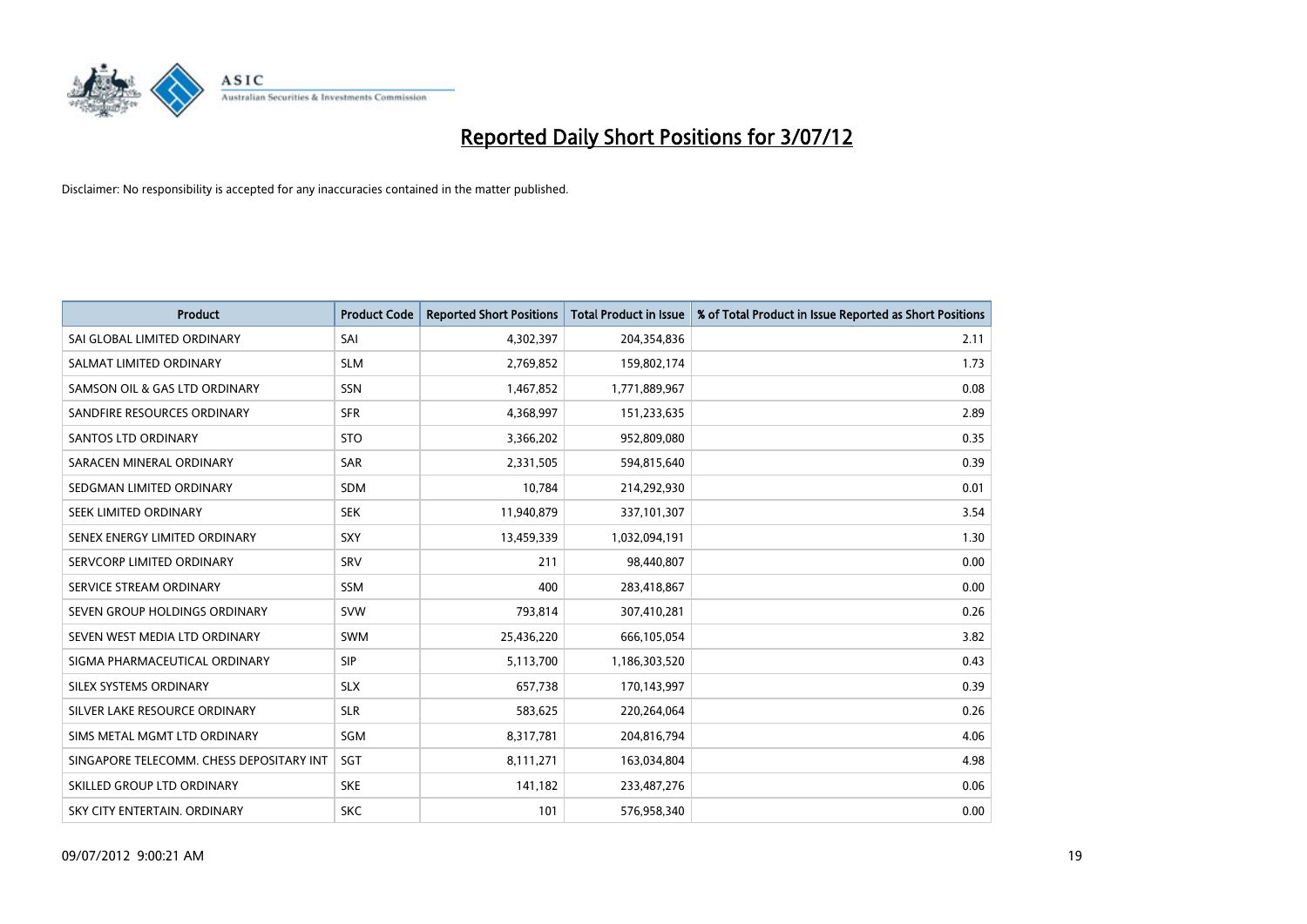

| <b>Product</b>                           | <b>Product Code</b> | <b>Reported Short Positions</b> | <b>Total Product in Issue</b> | % of Total Product in Issue Reported as Short Positions |
|------------------------------------------|---------------------|---------------------------------|-------------------------------|---------------------------------------------------------|
| <b>SKY NETWORK ORDINARY</b>              | <b>SKT</b>          | 15,000                          | 389,139,785                   | 0.00                                                    |
| <b>SLATER &amp; GORDON ORDINARY</b>      | <b>SGH</b>          | 19,825                          | 168,600,731                   | 0.01                                                    |
| SMS MANAGEMENT, ORDINARY                 | <b>SMX</b>          | 703,772                         | 68,415,913                    | 1.03                                                    |
| SONIC HEALTHCARE ORDINARY                | <b>SHL</b>          | 2,343,419                       | 390,969,875                   | 0.60                                                    |
| SOUL PATTINSON (W.H) ORDINARY            | SOL                 | 12,190                          | 239,395,320                   | 0.01                                                    |
| SOUTH BOULDER MINES ORDINARY             | <b>STB</b>          | 122,366                         | 116,232,826                   | 0.11                                                    |
| SP AUSNET STAPLED SECURITIES             | <b>SPN</b>          | 419,749                         | 3,339,620,165                 | 0.01                                                    |
| SPARK INFRASTRUCTURE STAPLED NOTE & UNIT | SKI                 | 13,892,894                      | 1,326,734,264                 | 1.05                                                    |
| SPECIALTY FASHION ORDINARY               | <b>SFH</b>          | 2,099,171                       | 192,236,121                   | 1.09                                                    |
| SPOTLESS GROUP LTD ORDINARY              | <b>SPT</b>          | 359,883                         | 265,746,161                   | 0.14                                                    |
| ST BARBARA LIMITED ORDINARY              | <b>SBM</b>          | 12,817,308                      | 325,615,389                   | 3.94                                                    |
| STANMORE COAL LTD ORDINARY               | <b>SMR</b>          | 32,870                          | 160,180,221                   | 0.02                                                    |
| STARPHARMA HOLDINGS ORDINARY             | SPL                 | 2,167,443                       | 280,802,451                   | 0.77                                                    |
| STH CRS ELECT ENGNR ORDINARY             | <b>SXE</b>          | 50,001                          | 161,486,826                   | 0.03                                                    |
| STHN CROSS MEDIA ORDINARY                | <b>SXL</b>          | 7,360,703                       | 704,594,449                   | 1.04                                                    |
| STOCKLAND UNITS/ORD STAPLED              | <b>SGP</b>          | 45,730,466                      | 2,207,512,454                 | 2.07                                                    |
| STRAITS RES LTD. ORDINARY                | SRO                 | 93,288                          | 456,529,474                   | 0.02                                                    |
| STW COMMUNICATIONS ORDINARY              | SGN                 | 74,839                          | 362,798,351                   | 0.02                                                    |
| SUNCORP GROUP LTD ORDINARY               | <b>SUN</b>          | 7,782,254                       | 1,286,600,980                 | 0.60                                                    |
| SUNDANCE ENERGY ORDINARY                 | <b>SEA</b>          | 125,079                         | 277,098,474                   | 0.05                                                    |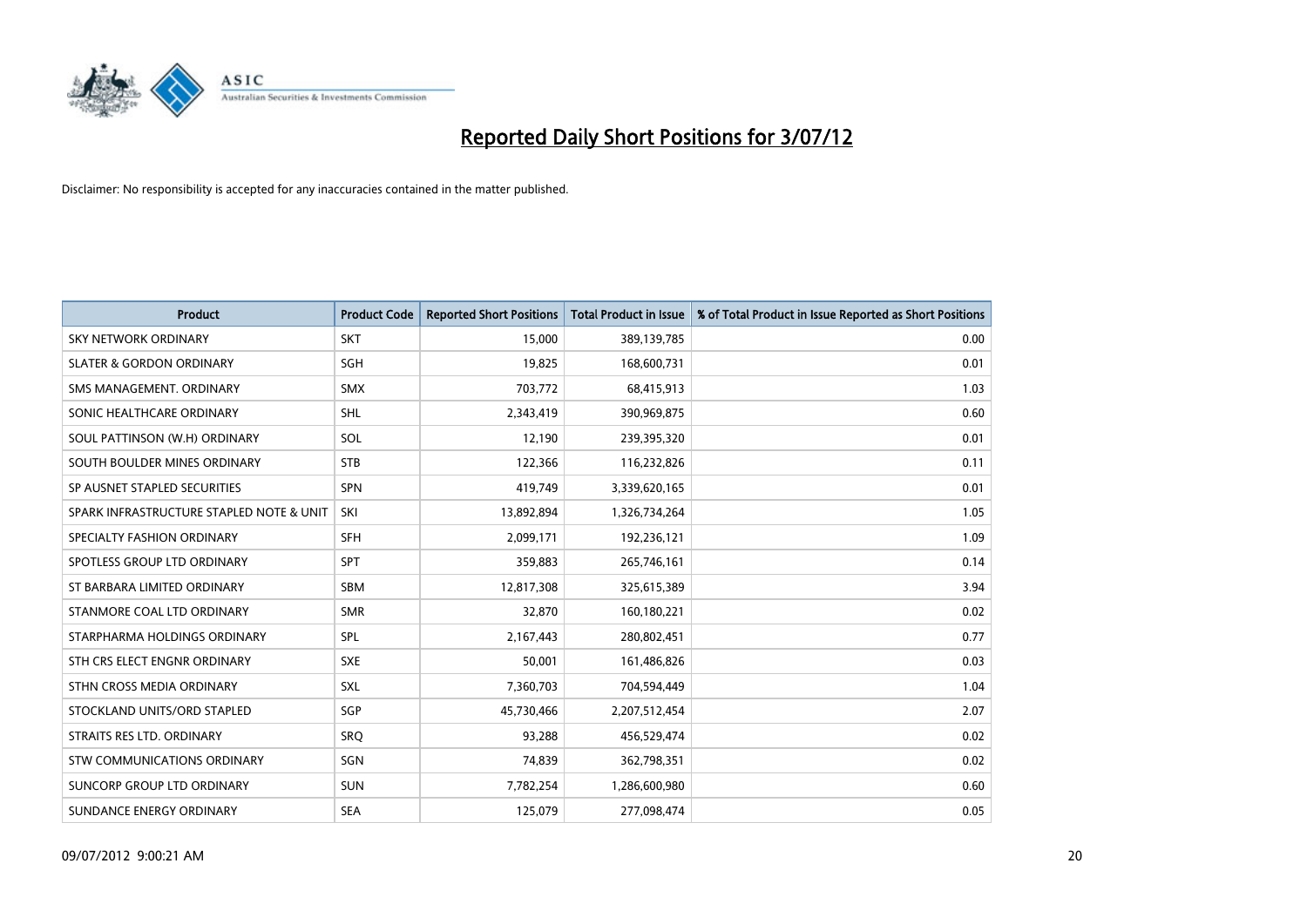

| <b>Product</b>                       | <b>Product Code</b> | <b>Reported Short Positions</b> | <b>Total Product in Issue</b> | % of Total Product in Issue Reported as Short Positions |
|--------------------------------------|---------------------|---------------------------------|-------------------------------|---------------------------------------------------------|
| SUNDANCE RESOURCES ORDINARY          | <b>SDL</b>          | 3,175,428                       | 3,049,577,034                 | 0.10                                                    |
| SUNLAND GROUP LTD ORDINARY           | <b>SDG</b>          | 218,186                         | 199,617,888                   | 0.11                                                    |
| SUPER RET REP LTD ORDINARY           | <b>SUL</b>          | 1,525,535                       | 196,152,971                   | 0.78                                                    |
| SYD AIRPORT STAPLED US PROHIBIT.     | <b>SYD</b>          | 3,228,462                       | 1,861,210,782                 | 0.17                                                    |
| SYRAH RESOURCES ORDINARY             | <b>SYR</b>          | 36,156                          | 125,204,521                   | 0.03                                                    |
| TABCORP HOLDINGS LTD ORDINARY        | <b>TAH</b>          | 6,603,140                       | 730,113,969                   | 0.90                                                    |
| TANAMI GOLD NL ORDINARY              | <b>TAM</b>          | 266,332                         | 261,132,677                   | 0.10                                                    |
| TAP OIL LIMITED ORDINARY             | <b>TAP</b>          | 1,113,600                       | 241,295,311                   | 0.46                                                    |
| TASSAL GROUP LIMITED ORDINARY        | <b>TGR</b>          | 38,085                          | 146,304,404                   | 0.03                                                    |
| <b>TATTS GROUP LTD ORDINARY</b>      | <b>TTS</b>          | 7,922,725                       | 1,362,919,733                 | 0.58                                                    |
| TECHNOLOGY ONE ORDINARY              | <b>TNE</b>          | 5,485                           | 304,910,455                   | 0.00                                                    |
| <b>TELECOM CORPORATION ORDINARY</b>  | <b>TEL</b>          | 17,777,817                      | 1,858,845,213                 | 0.96                                                    |
| <b>TELSTRA CORPORATION, ORDINARY</b> | <b>TLS</b>          | 23,599,952                      | 12,443,074,357                | 0.19                                                    |
| TEN NETWORK HOLDINGS ORDINARY        | <b>TEN</b>          | 59,269,873                      | 1,360,536,737                 | 4.36                                                    |
| TERANGA GOLD CORP CDI 1:1            | <b>TGZ</b>          | 106,534                         | 158,155,577                   | 0.07                                                    |
| TEXON PETROLEUM LTD ORDINARY         | <b>TXN</b>          | 313,911                         | 245,039,848                   | 0.13                                                    |
| TFS CORPORATION LTD ORDINARY         | <b>TFC</b>          | 207,942                         | 279,621,829                   | 0.07                                                    |
| THAKRAL HOLDINGS GRP ORDINARY/UNIT   | <b>THG</b>          | 100                             | 585,365,014                   | 0.00                                                    |
| THE REJECT SHOP ORDINARY             | <b>TRS</b>          | 1,573,254                       | 26,071,170                    | 6.03                                                    |
| THINKSMART LIMITED ORDINARY          | <b>TSM</b>          | 175,000                         | 156,005,431                   | 0.11                                                    |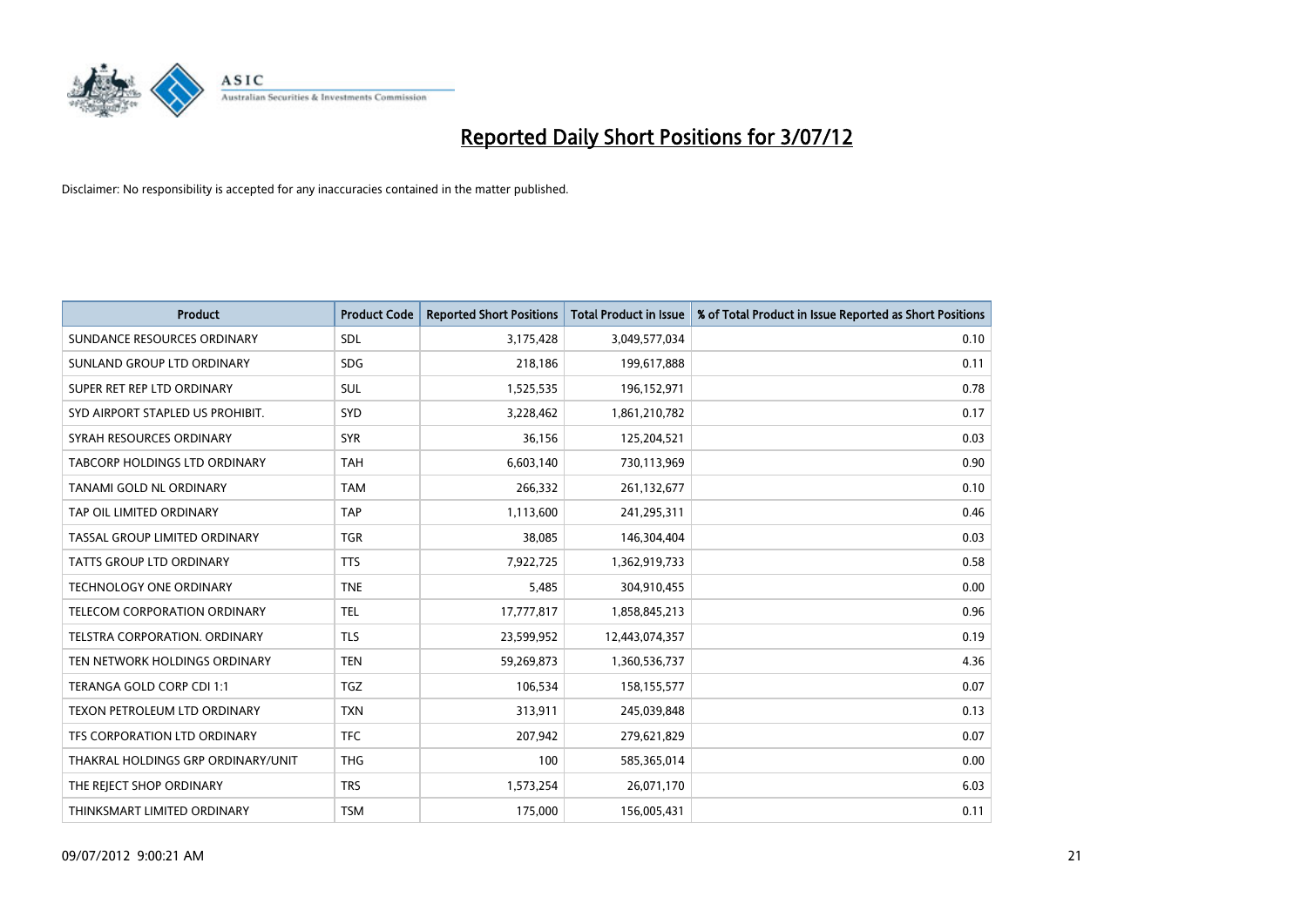

| <b>Product</b>                       | <b>Product Code</b> | <b>Reported Short Positions</b> | <b>Total Product in Issue</b> | % of Total Product in Issue Reported as Short Positions |
|--------------------------------------|---------------------|---------------------------------|-------------------------------|---------------------------------------------------------|
| THORN GROUP LIMITED ORDINARY         | <b>TGA</b>          | 252,364                         | 146,374,703                   | 0.17                                                    |
| TIGER RESOURCES ORDINARY             | <b>TGS</b>          | 2,190,531                       | 673,470,269                   | 0.33                                                    |
| TOLL HOLDINGS LTD ORDINARY           | <b>TOL</b>          | 9,068,063                       | 717,133,875                   | 1.26                                                    |
| TOX FREE SOLUTIONS ORDINARY          | <b>TOX</b>          | 43,147                          | 115,311,608                   | 0.04                                                    |
| TPG TELECOM LIMITED ORDINARY         | <b>TPM</b>          | 1,875,850                       | 793,808,141                   | 0.24                                                    |
| <b>TRADE ME GROUP ORDINARY</b>       | <b>TME</b>          | 1,869                           | 395,745,510                   | 0.00                                                    |
| <b>TRANSFIELD SERVICES ORDINARY</b>  | <b>TSE</b>          | 2,789,314                       | 522,463,349                   | 0.53                                                    |
| TRANSPACIFIC INDUST. ORDINARY        | <b>TPI</b>          | 5,546,363                       | 1,578,209,025                 | 0.35                                                    |
| TRANSURBAN GROUP TRIPLE STAPLED SEC. | <b>TCL</b>          | 17,225,155                      | 1,458,321,112                 | 1.18                                                    |
| TREASURY WINE ESTATE ORDINARY        | <b>TWE</b>          | 12,893,321                      | 647, 227, 144                 | 1.99                                                    |
| TROY RESOURCES LTD ORDINARY          | <b>TRY</b>          | 215,767                         | 89,412,649                    | 0.24                                                    |
| UGL LIMITED ORDINARY                 | UGL                 | 6,138,529                       | 166,315,038                   | 3.69                                                    |
| UNILIFE CORPORATION CDI 6:1          | <b>UNS</b>          | 197,984                         | 256,958,538                   | 0.08                                                    |
| UXC LIMITED ORDINARY                 | <b>UXC</b>          | 127,020                         | 305,585,913                   | 0.04                                                    |
| <b>VENTURE MINERALS ORDINARY</b>     | <b>VMS</b>          | 160,729                         | 232,468,592                   | 0.07                                                    |
| VIRGIN AUS HLDG LTD ORDINARY         | VAH                 | 25,032,898                      | 2,210,197,600                 | 1.13                                                    |
| VITERRA INC CDI 1:1                  | <b>VTA</b>          | 10                              | 68,629,939                    | 0.00                                                    |
| WAH NAM INT HLDG LTD ORDINARY        | <b>WNI</b>          | 91,872                          | 7,175,039,665                 | 0.00                                                    |
| <b>WATPAC LIMITED ORDINARY</b>       | <b>WTP</b>          | 428,789                         | 184,332,526                   | 0.23                                                    |
| <b>WDS LIMITED ORDINARY</b>          | <b>WDS</b>          | $\overline{7}$                  | 144,740,614                   | 0.00                                                    |